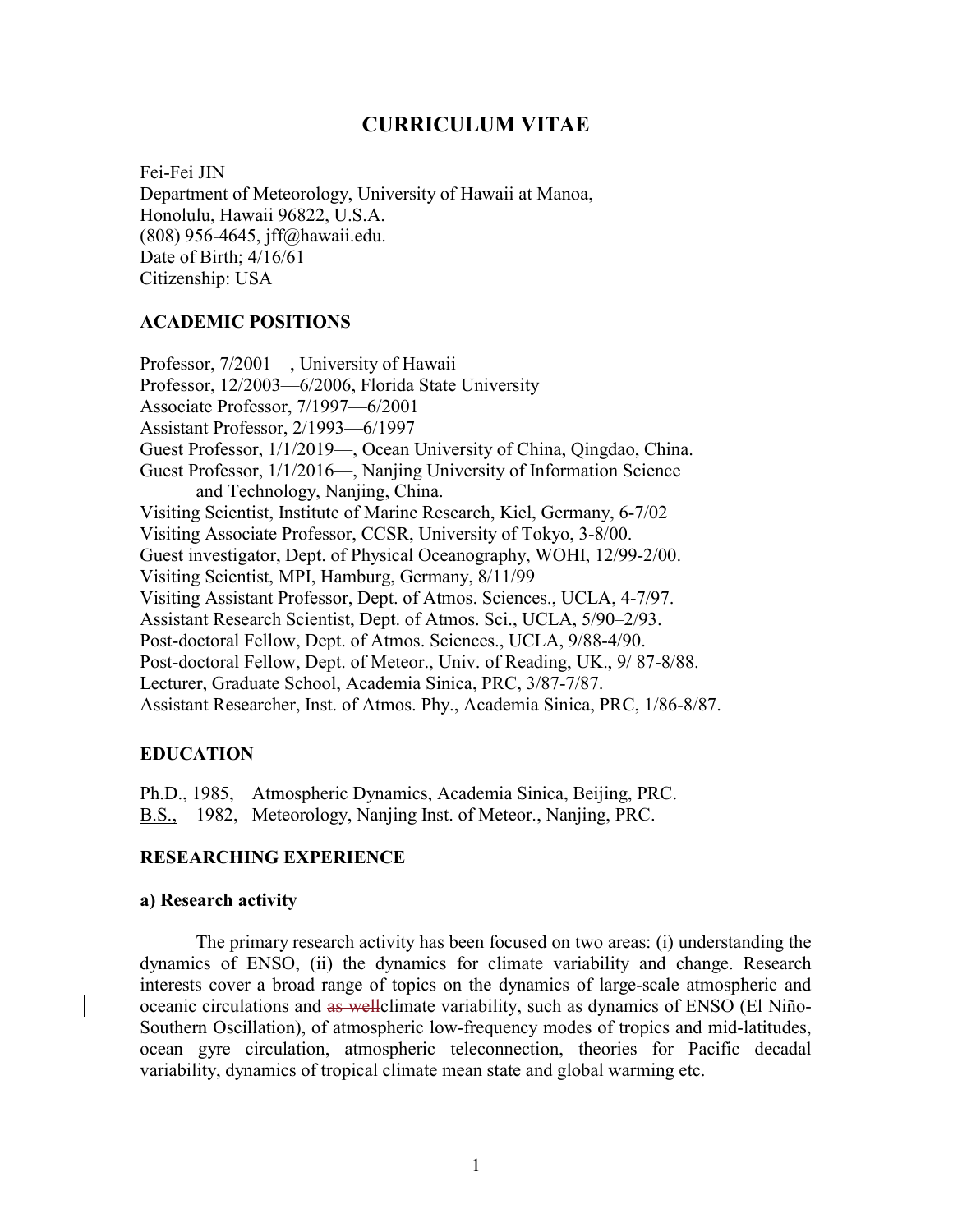### b) Academic Service

 In addition to the academic service within University of Hawaii, services to the research community at large include serving as one of co-conveners of sessions in EGU and AGU, and serving as AMS air-sea interaction committee, reviewing manuscripts from various journal in the field and proposals for national agencies in the relevant fields, serving as co-chair for Science Advisory Committee of Open Lab of Nation Climate Center of China.

# c) Awards and Fellowships

1986: Beijing Excellent Young Scientist Award, PRC. 1987: Royal Society Queen's Fellowship (for Chinese) of U. K. 2003: JSPS Fellowship, Japan Soc. For the Promotion of Sci. Japan. 2016: AGU fellow 2019: AMS Fellow, Sverdrup Gold Medal

# Publications Overview

- Total citations (Google Scholar counts): 1320020300+, H-index 7058 (as of FebruaryApril. 20172020)
- High impact journal publications (24): Science (2) (1994, 1996), Nature (4) (2009, 2013, 2014, 2018), Nature Geoscience (3) (2010, 2013x2), Nature Climate Change (8): (2013, 2014x3, 2015x3, 2018x2, 2020x1), Nature Science Report (1: 2012), Nature Communication (2) (2015, 2019), PNAS (1) (2015), BAMS (1) 2015.
- Total publications  $235$  (since 1990) + 10 (in Chinese, before 1990)180

# Publications in Referred English Journals

- 1.Malte F Stuecker, Axel Timmermann, Fei-Fei Jin, Cristian Proistosescu, Sarah M Kang, Doyeon Kim, Kyung-Sook Yun, Eui-Seok Chung, Jung-Eun Chu, Cecilia M Bitz, Kyle C Armour, Michiya Hayashi, 2020: Strong remote control of future equatorial warming by off-equatorial forcing, Nature Climate Change, 1-6
- 2. S Zhao, MF Stuecker, FF Jin, J Feng, HL Ren, W Zhang, J Li, 2020: *Improved* Predictability of the Indian Ocean Dipole using a Stochastic-Dynamical Model compared to the North American Multi-model Ensemble Forecast, Weather and Forecasting
- 3.J Boucharel, FF Jin, 2020: A simple theory for the modulation of tropical instability waves by ENSO and the annual cycle, Tellus A: Dynamic Meteorology and Oceanography 72 (1), 1-14
- 4.Z Huang, W Zhang, X Geng, FF Jin, 2020: Recent Shift in the State of the Western Pacific Subtropical High due to ENSO Change, Journal of Climate 33 (1), 229-241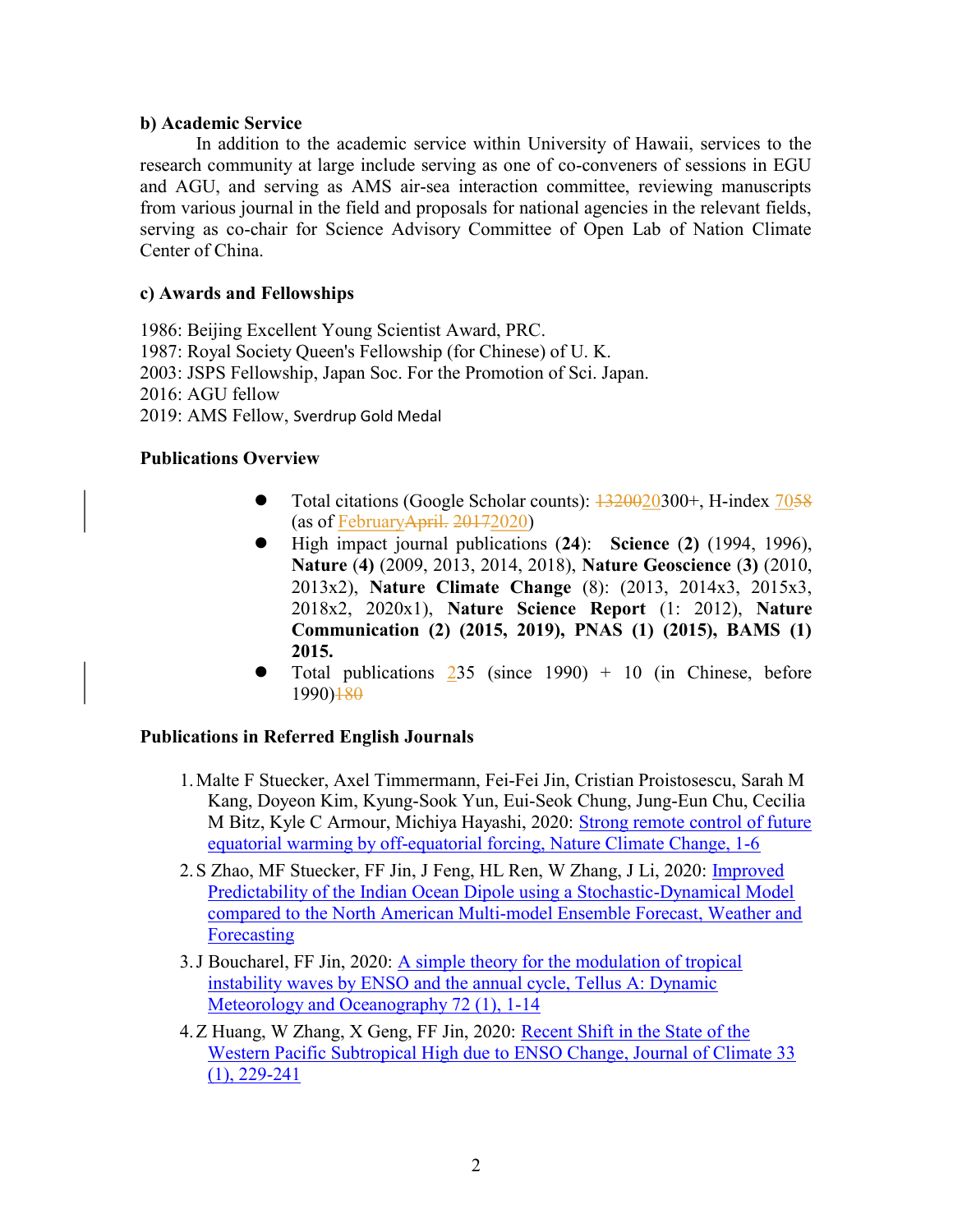- 5.Y Choi, KJ Ha, FF Jin, 2019: Seasonality and El Niño Diversity in the Relationship between ENSO and Western North Pacific Tropical Cyclone Activity, Journal of Climate 32 (23), 8021-8045
- 6.C Liu, W Zhang, MF Stuecker, FF Jin, 2019: Pacific Meridional Mode‐Western North Pacific Tropical Cyclone Linkage Explained by Tropical Pacific Quasi‐Decadal Variability, Geophysical Research Letters 46 (22), 13346-13354
- 7.HC Chen, FF Jin, 2019: Fundamental Behavior of ENSO phase-locking, Journal of Climate
- 8.C Liu, W Zhang, X Geng, MF Stuecker, FF Jin, 2019: Modulation of tropical cyclones in the southeastern part of western North Pacific by tropical Pacific decadal variability, Climate Dynamics 53 (7-8), 4475-4488
- 9.J Feng, J Li, FF Jin, Z Liu, S Zhao, 2019: Effect of El Niño on the response ratio of Hadley circulation to different SST meridional structures, Climate Dynamics 53 (7-8), 3877-3891
- 10. S Zhao, FF Jin, MF Stuecker, 2019: Improved predictability of the Indian Ocean Dipole using seasonally modulated ENSO forcing forecasts, Geophysical Research Letters 46 (16), 9980-9990
- 11. Qiuyun Wang, Jianping Li, Fei-Fei Jin, Johnny CL Chan, Chunzai Wang, Ruiqiang Ding, Cheng Sun, Fei Zheng, Juan Feng, Fei Xie, Yanjie Li, Fei Li, Yidan Xu, 2019: Tropical cyclones act to intensify El Niño, Nature communications 10 (1), 1-13
- 12. B Tian, HL Ren, FF Jin, MF Stuecker, 2019: Diagnosing the representation and causes of the ENSO persistence barrier in CMIP5 simulations, Climate Dynamics 53 (3-4), 2147-2160
- 13. Z Li, W Zhang, MF Stuecker, H Xu, FF Jin, C Liu, 2019: Different Effects of Two ENSO Types on Arctic Surface Temperature in Boreal Winter, Journal of Climate 32 (16), 4943-4961
- 14. W Zhang, S Li, FF Jin, R Xie, C Liu, MF Stuecker, A Xue, 2019: ENSO regime changes responsible for decadal phase relationship variations between ENSO sea surface temperature and warm water volume, Geophysical Research Letters 46 (13), 7546-7553
- 15. S Zhao, J Li, Y Li, FF Jin, J Zheng, 2019: Interhemispheric influence of Indo-Pacific convection oscillation on Southern Hemisphere rainfall through southward propagation of Rossby waves, Climate dynamics 52 (5-6), 3203-3221
- 16. Axel Timmermann, Soon-Il An, Jong-Seong Kug, Fei-Fei Jin, Wenju Cai, Antonietta Capotondi, Kim M Cobb, Matthieu Lengaigne, Michael J McPhaden, Malte F Stuecker, Karl Stein, Andrew T Wittenberg, Kyung-Sook Yun, Tobias Bayr, Han-Ching Chen, Yoshimitsu Chikamoto, Boris Dewitte, Dietmar Dommenget, Pamela Grothe, Éric Guilyardi, Yoo-Geun Ham, Michiya Hayashi, Sarah Ineson, Daehyun Kang, Sunyong Kim, Wonmoo Kim, June-Yi Lee, Tim Li, Jing-Jia Luo, Shayne Mcgregor, Yann Planton, Scott Power, Harun Rashid, Hong-Li Ren, Agus Santoso, Ken Takahashi, Alexander Todd, Guomin Wang, Guojian Wang, Ruihuang Xie, Woo-Hyun Yang, Sang-Wook Yeh, Jinho Yoon,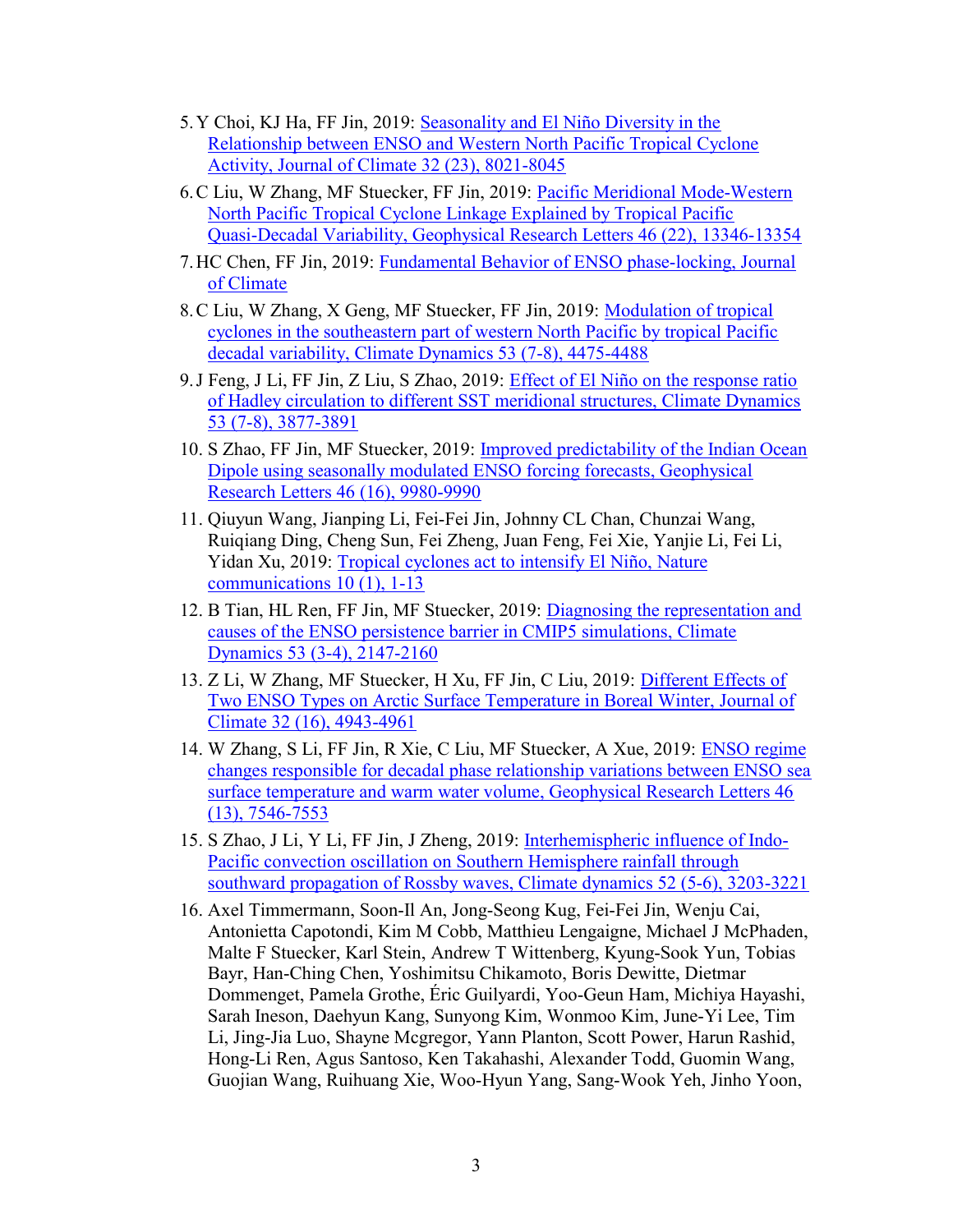Elke Zeller, Xuebin Zhang, 2019: Author Correction: El Niño-Southern Oscillation complexity, Nature 567 (7746), E3

- 17. C Sun, J Li, F Kucharski, IS Kang, FF Jin, K Wang, C Wang, R Ding, F Xie, 2019: Recent acceleration of Arabian Sea warming induced by the Atlantic‐western Pacific trans‐basin multidecadal variability, Geophysical Research Letters 46 (3), 1662-1671
- 18. W Zhang, Z Wang, MF Stuecker, AG Turner, FF Jin, X Geng, 2019: Impact of ENSO longitudinal position on teleconnections to the NAO, Climate dynamics 52 (1-2), 257-274
- 19. R Xie, FF Jin, 2019: Understanding ENSO Complexity as a Result of ENSO Modes–Annual Cycle Interactiom, 99th American Meteorological Society Annual Meeting
- 20. HL Ren, B Lu, FF Jin, 2019: A Coupled Dynamic Index for ENSO Periodicity, 99th American Meteorological Society Annual Meeting
- 21. A Jo, JY Lee, A Timmermann, FF Jin, 2019: Intensification of the seasonal cycle of Sea Surface Temperature due to Greenhouse Warming, Geophysical Research Abstracts 21
- 22. Axel Timmermann, Soon-Il An, Jong-Seong Kug, Fei-Fei Jin, WJ Cai, Antonietta Capotondi, Kim M Cobb, Matthieu Lengaigne, Michael J McPhaden, Malte F Stuecker, Karl Stein, Andrew T Wittenberg, Kyung-Sook Yun, Tobias Bayr, Han-Ching Chen, Yoshimitsu Chikamoto, Boris Dewitte, Dietmar Dommenget, Pamela Grothe, Eric Guilyardi, Yoo-Geun Ham, Michiya Hayashi, Sarah Ineson, Daehyun Kang, Sunyong Kim, W Kim, June-Yi Lee, Tim Li, Jing-Jia Luo, Shayne McGregor, Yann Planton, Scott Power, Harun Rashid, Hong-Li Ren, Agus Santoso, Ken Takahashi, Alexander Todd, GM Wang, GJ Wang, RH Xie, Woo-Hyun Yang, Sang-Wook Yeh, Jinho Yoon, Elke Zeller, XB Zhang, 2019: El Nino-Southern Oscillation complexity (vol 559, pg 535, 2019), Nature 567 (7746), E3-E3
- 23. W Zhang, X Mei, X Geng, AG Turner, FF Jin, 2019: A Nonstationary ENSO– NAO Relationship Due to AMO Modulation, Journal of Climate 32 (1), 33-43
- 24. Malte F Stuecker, Cecilia M Bitz, Kyle C Armour, Cristian Proistosescu, Sarah M Kang, Shang-Ping Xie, Doyeon Kim, Shayne McGregor, Wenjun Zhang, Sen Zhao, Wenju Cai, Yue Dong, Fei-Fei Jin, 2018: Polar amplification dominated by local forcing and feedbacks, Nature Climate Change 8 (12), 1076-1081
- 25. J Feng, D Hu, F Jin, F Jia, Q Wang, S Guan, 2018: The different relationship of Pacific interior subtropical cells and two types of ENSO, Journal of Oceanography 74 (5), 523-539
- 26. J Feng, J Li, F Jin, S Zhao, J Zhu,2018: Relationship between the Hadley circulation and different tropical meridional SST structures during boreal summer, Journal of Climate 31 (16), 6575-6590
- 27. Park K, SM Kang, D Kim, MF Stuecker, FF Jin, 2018: Contrasting local and remote impacts of surface heating on polar warming and amplification, Journal of Climate 31 (8), 3155-3166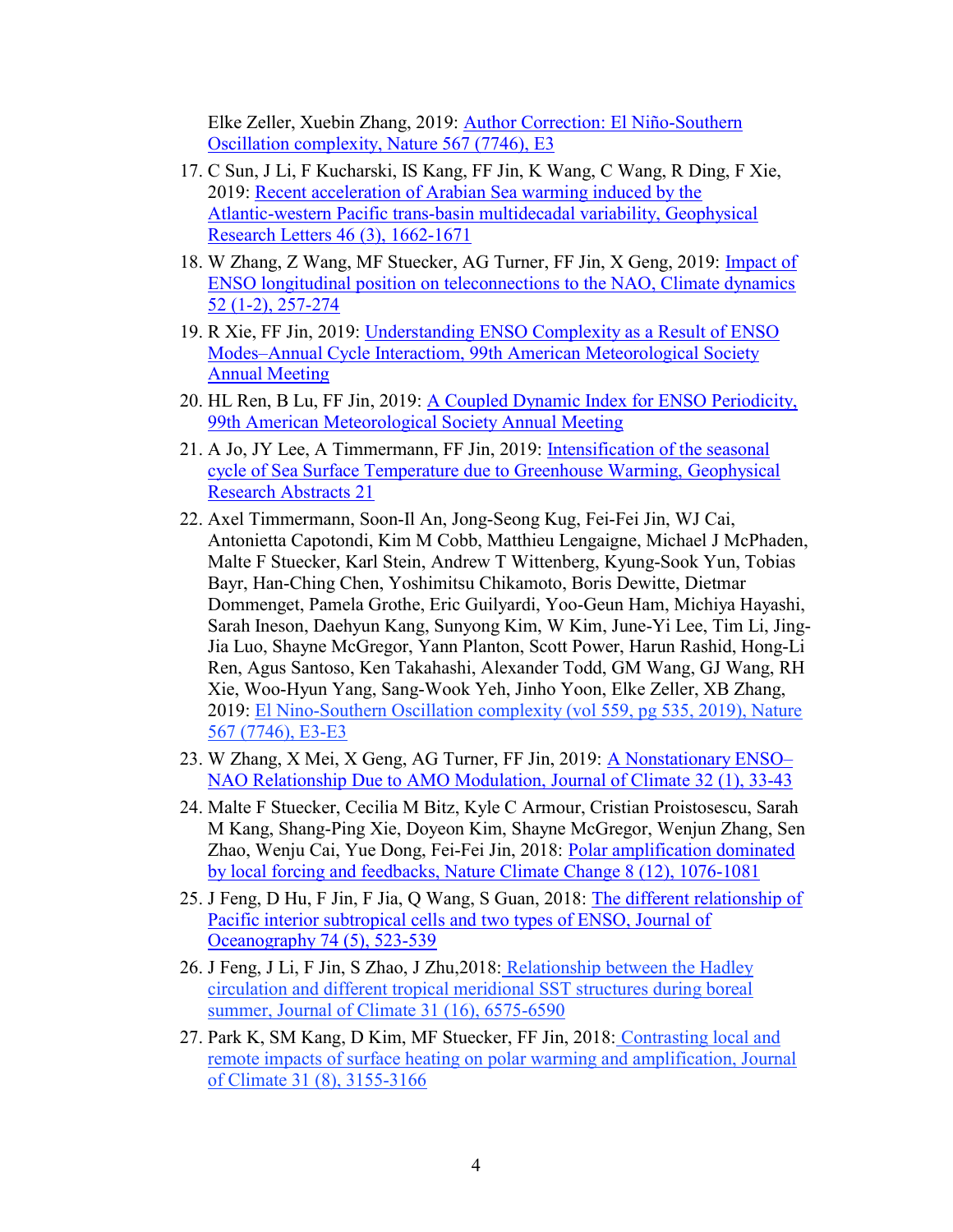- 28. Feng J, F Jin, D Hu, S Guan, 2018: Oceanic processes of upper ocean heat content associated with two types of ENSO, Journal of Oceanography 74 (2), 219-238
- 29. Feng J, J Li, FF Jin, F Zheng, 2018: A comparison of the response of the Hadley circulation to different tropical SST meridional structures during the equinox seasons, Journal of Geophysical Research: Atmospheres 123 (5), 2591-2604
- 30. Xie R, FF Jin, 2018: Two Leading ENSO Modes and El Niño Types in the Zebiak–Cane Model, Journal of Climate 31 (5), 1943-1962
- 31. Chen YY, FF Jin, 2018: Dynamical diagnostics of the SST annual cycle in the eastern equatorial Pacific: part I a linear coupled framework, Climate Dynamics 50 (5-6), 1841-1862
- 32. Zhang W, Z Wang, MF Stuecker, AG Turner, FF Jin, X Gen, 2018: Impact of ENSO longitudinal position on teleconnections to the NAO, Climate Dynamics, DOI: 10.1007/s00382-018-4135-1
- 33. B Lu, FF Jin, HL Ren, 2018: A Coupled Dynamic Index for ENSO Periodicity, Journal of Climate, 31, 2361–2376. DOI: 10.1175/JCLI-D-17-0466.1
- 34. Geng X, W Zhang, FF Jin, MF Stuecker, 2018: A new method for interpreting nonstationary running correlations and its application to the ENSO - EAWM relationship, Geophysical Research Letters, DOI:10.1002/2017GL076564
- 35. Ham YG, JS Kug, JY Choi, FF Jin, M Watanabe, 2018: Inverse relationship between present-day tropical precipitation and its sensitivity to greenhouse warming, Nature Climate Change, 8, 64–69
- 36. Hayashi M, FF Jin, 2018: Subsurface Nonlinear Dynamical Heating and ENSO Asymmetry, Geophysical Research Letters, DOI:10.1002/2017GL075771
- 37. Chen YY, FF Jin, 2017: ynamical diagnostics of the SST annual cycle in the eastern equatorial Pacific: Part II analysis of CMIP5 simulations, Climate Dynamics 49 (11-12), 3923-3936
- 38. Kang SM, K Park, FF Jin, MF Stuecker, 2017: Common warming pattern emerges irrespective of forcing location, Journal of Advances in Modeling Earth Systems 9 (6), 2413-2424
- 39. Karamperidou C, FF Jin, JL Conroy, 2017: The importance of ENSO nonlinearities in tropical pacific response to external forcing, Climate Dynamics 49 (7-8), 2695-2704
- 40. Hu ZZ, A Kumar, B Huang, J Zhu, RH Zhang, FF Jin, 2017: Asymmetric evolution of El Niño and La Niña: the recharge/discharge processes and role of the off-equatorial sea surface height anomaly, Climate Dynamics 49 (7-8), 2737- 2748
- 41. Geng X, W Zhang, MF Stuecker, P Liu, FF Jin, G Tan, 2017: Decadal modulation of the ENSO–East Asian winter monsoon relationship by the Atlantic Multidecadal Oscillation, Climate Dynamics 49 (7-8), 2531-2544
- 42. Feng J, J Li, F Jin, S Zhao, F Xie, 2017: The responses of the Hadley circulation to different meridional SST structures in the seasonal cycle, Journal of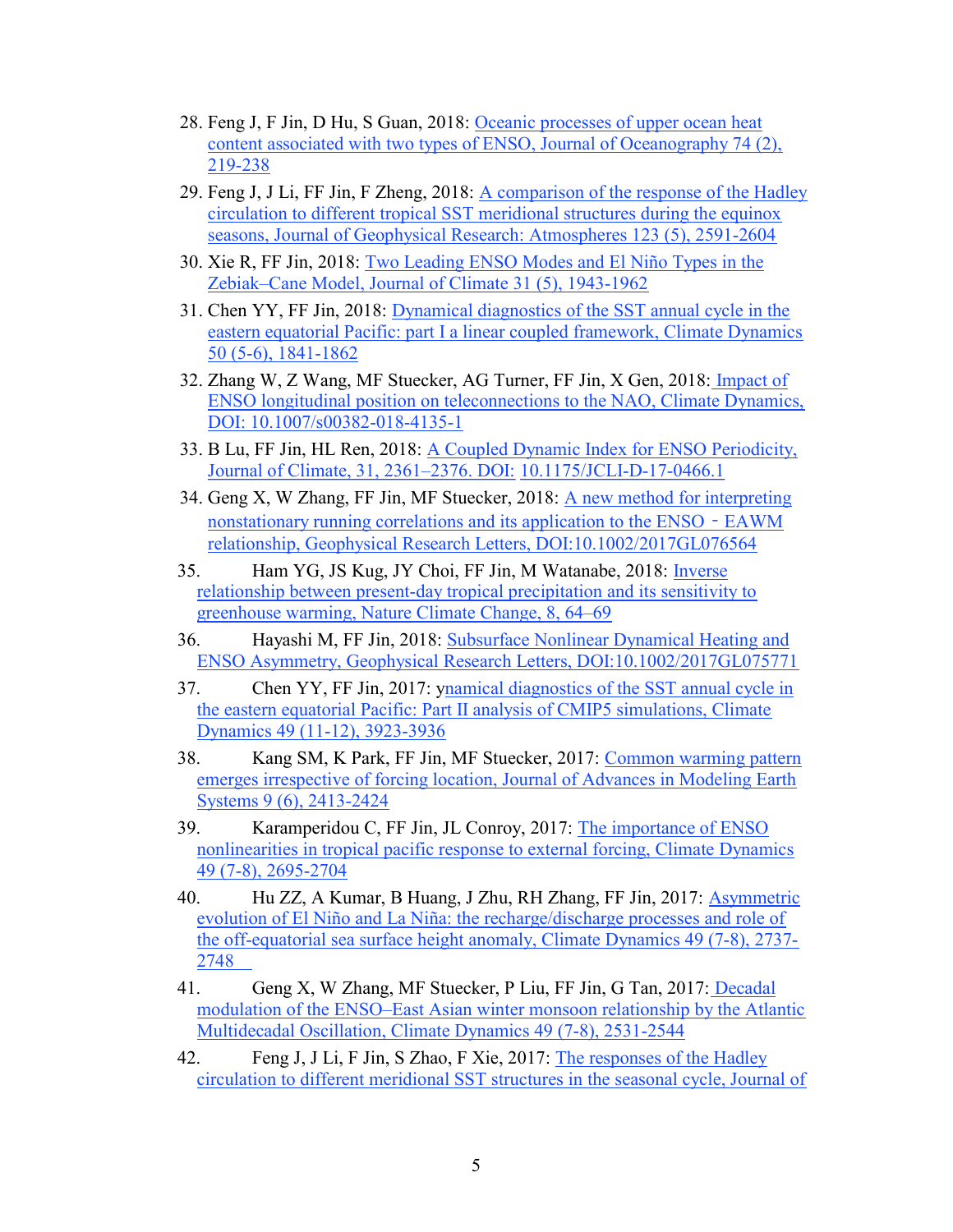Geophysical Research: Atmospheres, 122, 7785–7799, DOI: 10.1002/2017JD026953

- 43. Huang HC, J Boucharel, II Lin, FF Jin, CC Lien, IF Pun, 2017: Air sea fluxes for Hurricane Patricia (2015): Comparison with supertyphoon Haiyan (2013) and under different ENSO conditions, Journal of Geophysical Research: Oceans, 122, 6076–6089, doi: 10.1002/2017JC012741.
- 44. Kim ST, HI Jeong, FF Jin, 2017: Mean Bias in Seasonal Forecast Model and ENSO Prediction Error, Scientific Reports 7 (1), 6029
- 45. Sun C, F Kucharski, J Li, FF Jin, IS Kang, R Ding, 2017: Western tropical Pacific multidecadal variability forced by the Atlantic multidecadal oscillation, Nature communications 8, 15998
- 46. Geng X, W Zhang, MF Stuecker, FF Jin, 2017: Strong sub-seasonal wintertime cooling over East Asia and Northern Europe associated with super El Niño events, Scientific reports 7 (1), 3770
- 47. Wang LC, FF Jin, CR Wu, 2017: Dynamics of simulated Atlantic upwelling annual cycle in CMIP5 models, Journal of Geophysical Research: Oceans, DOI: 10.1002/2017JC012781
- 48. Ren HL, FF Jin, L Song, B Lu, B Tian, J Zuo, Y Liu, J Wu, C Zhao, Y Nie, et al. 2017: Prediction of primary climate variability modes at the Beijing Climate Center, Journal of Meteorological Research 31 (1), 204-223
- 49. Wang, L.-C., Jin F.-F., Wu C.-R., Hsu H.-H., 2017: Dynamics of Upwelling Annual Cycle in the Equatorial Atlantic Ocean, GRL, DOI: 10.1002/2017GL072588
- 50. Stuecker, M., Timmermann A., Jin F.-F., Chikamoto Y., Zhang W.-J., Wittenberg A., Widiasih E., Zhao S., 2017: Revisiting ENSO/Indian Ocean Dipole phase relationships, GRL, DOI: 10.1002/2016GL072308
- 51. Levine, A., Jin F.-F., Stuecker M., 2017: A simple approach to quantifying the noise–ENSO interaction. Part II: the role of coupling between the warm pool and equatorial zonal wind anomalies, Climate Dynamics, DOI: 10.1007/s00382- 016-3268-3
- 52. Levine, A., Jin F.-F., 2017: A simple approach to quantifying the noise– ENSO interaction. Part I: deducing the state-dependency of the windstress forcing using monthly mean data, Climate Dynamics, DOI: 10.1007/s00382-015-2748-1
- 53. Xie, F., Li J.-P., Tian W.-S., Fu Q., Jin F.-F., Hu Y.-Y., Zhang J.-K., Wang W.-K., Sun C., Feng J. Yang Y., Ding R.-Q., 2016: A connection from Arctic stratospheric ozone to El Niño-Southern oscillation, ERL, DOI: 10.1088/1748-9326/11/12/124026
- 54. Feng, J., Li J.-P., Jin F.-F., Liu Z.-Y., Nan X., Guo Y.-P., 2016:Contrasting Responses of the Hadley Circulation to Equatorially Asymmetric and Symmetric Meridional Sea Surface Temperature Structures, J Climate, DOI: 10.1175/JCLI-D-16-0171.1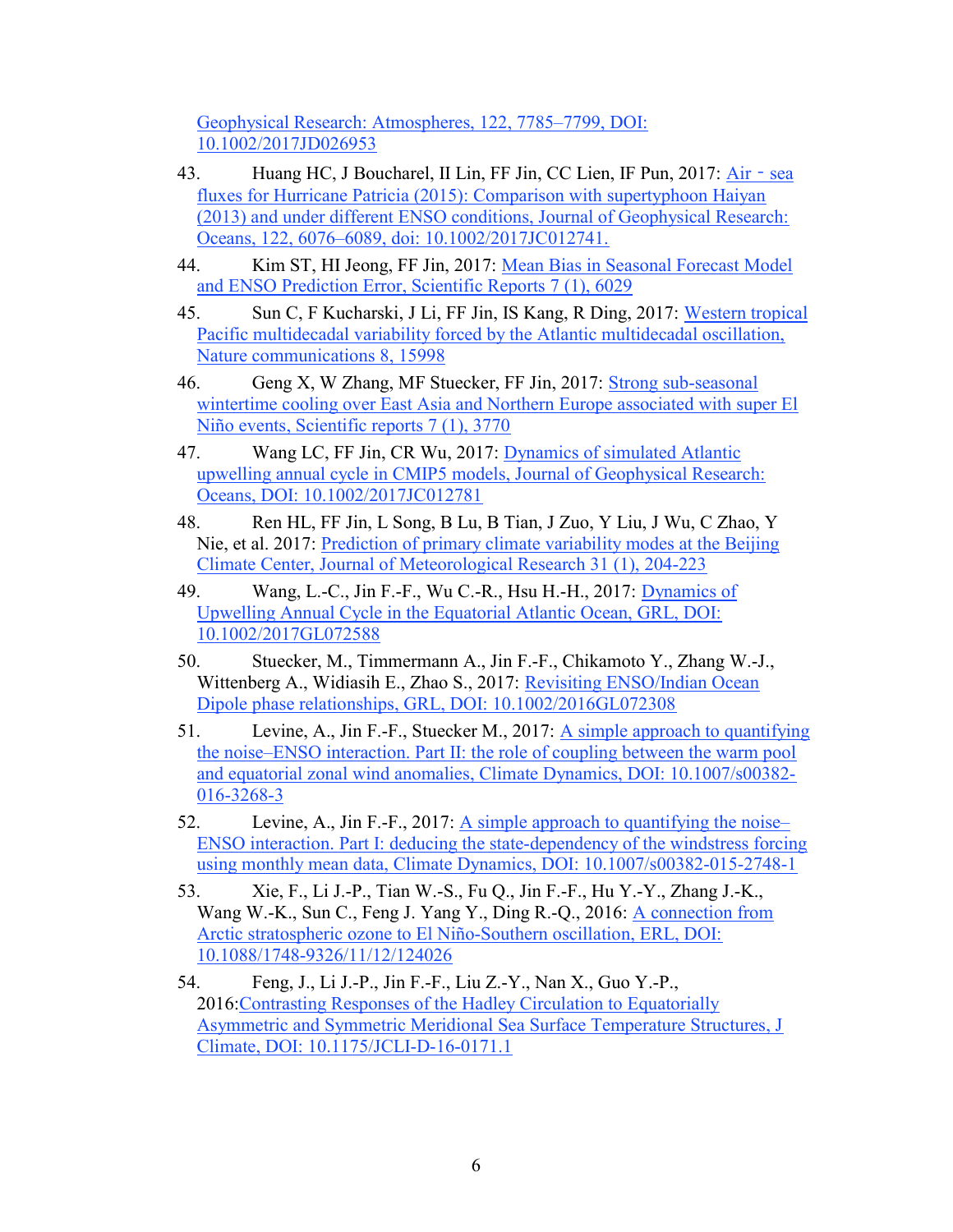- 55. Boucharel, J., Jin F.-F., England N., Lin I. I., 2016: Modes of hurricane activity variability in the eastern Pacific: Implications for the 2016 season, GRL, DOI: 10.1002/2016GL070847
- 56. Zhang, W.-J., Jin F.-F., Stuecker M., Wittenberg A., Timmermann A., Ren H.-L., Kug J.-S., Cai W.-J., Cane M., 2016: Unraveling El Niño's impact on the East Asian Monsoon and Yangtze River summer flooding, GRL, DOI: 10.1002/2016GL071190
- 57. Geng, X., Zhang W.-J., Stuecker M., Liu P., Jin F.-F., Tan G.-R., 2016: Decadal modulation of the ENSO–East Asian winter monsoon relationship by the Atlantic Multidecadal Oscillation, Climate Dynamics, DOI: 10.1007/s00382-016-3465-0
- 58. Boucharel, J., England M., Dewwitte B., Lin I. I., Huang H. C., Balmaseda M., 2016: Influence of Oceanic Intraseasonal Kelvin Waves on Eastern Pacific Hurricane Activity, J Climate, DOI: 10.1175/JCLI-D-16-0112.1
- 59. Ren, H.-L., Jin F.-F., Tian B., Scaife A., 2016: Distinct persistence barriers in two types of ENSO, GRL, DOI: 10.1002/2016GL071015
- 60. Levine Aaron, Fei Fei Jin, Michael J McPhaden, 2016: Extreme Noise-Extreme El Niño: How State-Dependent Noise Forcing Creates El Niño-La Niña Asymmetry, Journal of Climate, DOI: 10.1175/JCLI-D-16-0091.1
- 61. Boucharel J, Fei‐Fei Jin, II Lin, Hsiao‐Ching Huang, Matthew H England, 2016: Different Control of Tropical Cyclone Activity in the Eastern Pacific for Two Types of El Niño: GRL, DOI: 10.1002/2016GL067728
- 62. Stuecker M F, Fei-Fei Jin, Axel Timmermann, Shayne McGregor, 2016: Reply to "Comments on Combination Mode Dynamics of the Anomalous Northwest Pacific Anticyclone", J Climate, DOI: 10.1175/JCLI-D-15-0558.1
- 63. Wenjun Zhang, Haiyan Li, Malte F Stuecker, Fei-Fei Jin, Andrew G Turner, 2015: A New Understanding of El Niño's Impact over East Asia: Dominance of the ENSO Combination Mode: Journal of Climate, DOI: 10.1175/JCLI-D-15- 0104.1
- 64. XIE R, FF JIN, F HUANG: An Improved Atmospheric Component of Zebiak-Cane Model for Simulating ENSO Winds, 気象集誌. 第 2 輯 93 (5), 535- 550, 2015, DOI: 10.2151/jmsj.2015-033
- 65. Malte F. Stuecker, Fei-Fei Jin, Axel Timmermann, and Shayne McGregor, 2015: Combination Mode Dynamics of the Anomalous Northwest Pacific Anticyclone. J. Climate, 28, 1093–1111. DOI: 10.1175/JCLI-D-14-00225.1
- 66. Cai ,Wenju, Guojian Wang, Agus Santoso, Michael J McPhaden, Lixin Wu, Fei-Fei Jin, Axel Timmermann, Mat Collins, Gabriel Vecchi, Matthieu Lengaigne, Matthew H England, Dietmar Dommenget, Ken Takahashi, Eric Guilyardi, 2015: Increased Frequency of Extreme La Niña Events under Greenhouse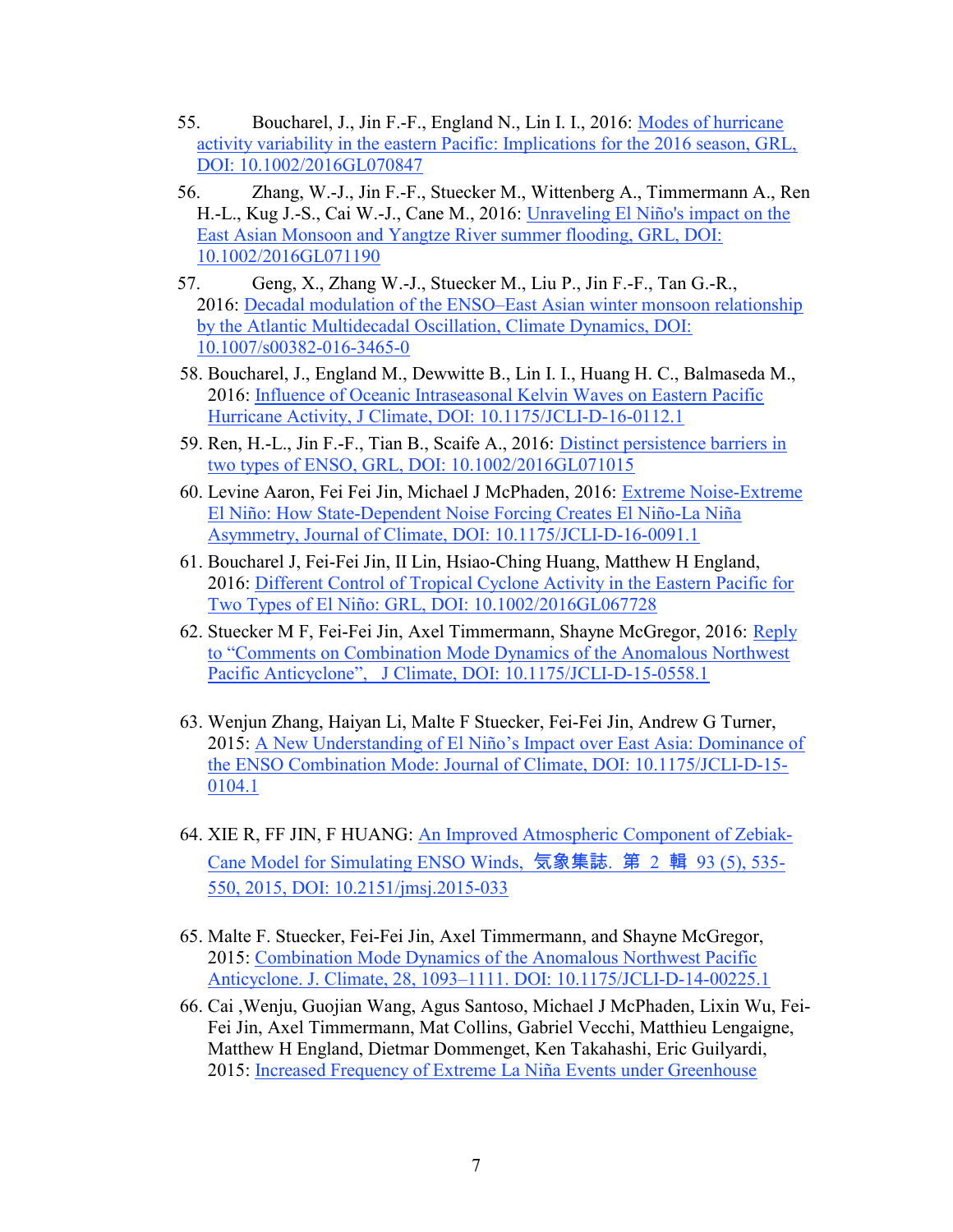Warming, Nature Climate Change vol 5, 132–137, 2015. DOI: 10.1038/nclimate2492

- 67. Xie Ruihuang, Fei Huang, Fei-Fei Jin, Jian Huang: The Impact of Basic State on Quasi-Biennial Periodicity of Central Pacific ENSO over the Past Decade, Theoretical and Applied Climatology, vol 120, 1-2, 55-67, 2015, DOI: 10.1007/s00704-014-1150-y
- 68. Chikamoto, Yoshimitsu, Axel Timmermann, Jing-Jia Luo, Takashi Mochizuki, Masahide Kimoto, Masahiro Watanabe, Masayoshi Ishii, Shang-Ping Xie, Fei-Fei Jin: Skilful Multi-year Predictions of Tropical Trans-Basin Climate Variability, Nature Communications, vol 6, 2015, DOI: 10.1038/ncomms7869
- 69. Christina Karamperidou, Pedro N Di Nezio, Axel Timmermann, Fei‐Fei Jin, Kim M Cobb: The Response of ENSO Flavors to Mid-Holocene Climate: Implications for Proxy Interpretation, Paleoceanography, vol 30, 527-547, 2015, DOI: 10.1002/2014PA002742
- 70. Julien Boucharel, Axel Timmermann, Agus Santoso, Matthew H England, Fei-Fei Jin, Magdalena A Balmaseda: A Surface Layer Variance Heat Budget for ENSO, GRL, vol 42, 3529-3537, 2015, DOI: 10.1002/2015GL063843
- 71. Antonietta Capotondi, Andrew T. Wittenberg, Matthew Newman, Emanuele Di Lorenzo, Jin-Yi Yu, Pascale Braconnot, Julia Cole, Boris Dewitte, Benjamin Giese, Eric Guilyardi, Fei-Fei Jin, Kristopher Karnauskas, Benjamin Kirtman, Tong Lee, Niklas Schneider, Yan Xue, and Sang-Wook Yeh, 2015: Understanding ENSO Diversity. Bull. Amer. Meteor. Soc., 96, 921–938. DOI: 10.1175/BAMS-D-13-00117.1
- 72. Wenjun Zhang, Haiyan Li, Fei-Fei Jin, Malte F. Stuecker, Andrew G. Turner, and Nicholas P. Klingaman, 2015: The Annual-Cycle Modulation of Meridional Asymmetry in ENSO's Atmospheric Response and Its Dependence on ENSO Zonal Structure. J. Climate, 28, 5795–5812. DOI: 10.1175/JCLI-D-14-00724.1
- 73. Aaron FZ Levine, Fei Fei Jin: A Simple Approach to Quantifying The Noise– ENSO Interaction. Part I: Deducing The State-dependency of the Windstress Forcing Using Monthly Mean Data, Climate Dynamics, 1-18, 2015, DOI: 10.1007/s00382-015-2748-1
- 74. Seul‐Hee Im, Soon‐Il An, Seon Tae Kim, Fei‐Fei Jin: Feedback Processes Responsible for El Niño‐La Niña Amplitude Asymmetry, GRL vol 42, 5556- 5563, 2015, DOI: 10.1002/2015GL064853
- 75. Yanjie Li, Jianping Li, Fei Fei Jin, and Sen Zhao, 2015:Interhemispheric Propagation of Stationary Rossby Waves in a Horizontally Nonuniform Background Flow. J. Atmos. Sci., 72, 3233–3256. DOI: 10.1175/JAS-D-14- 0239.1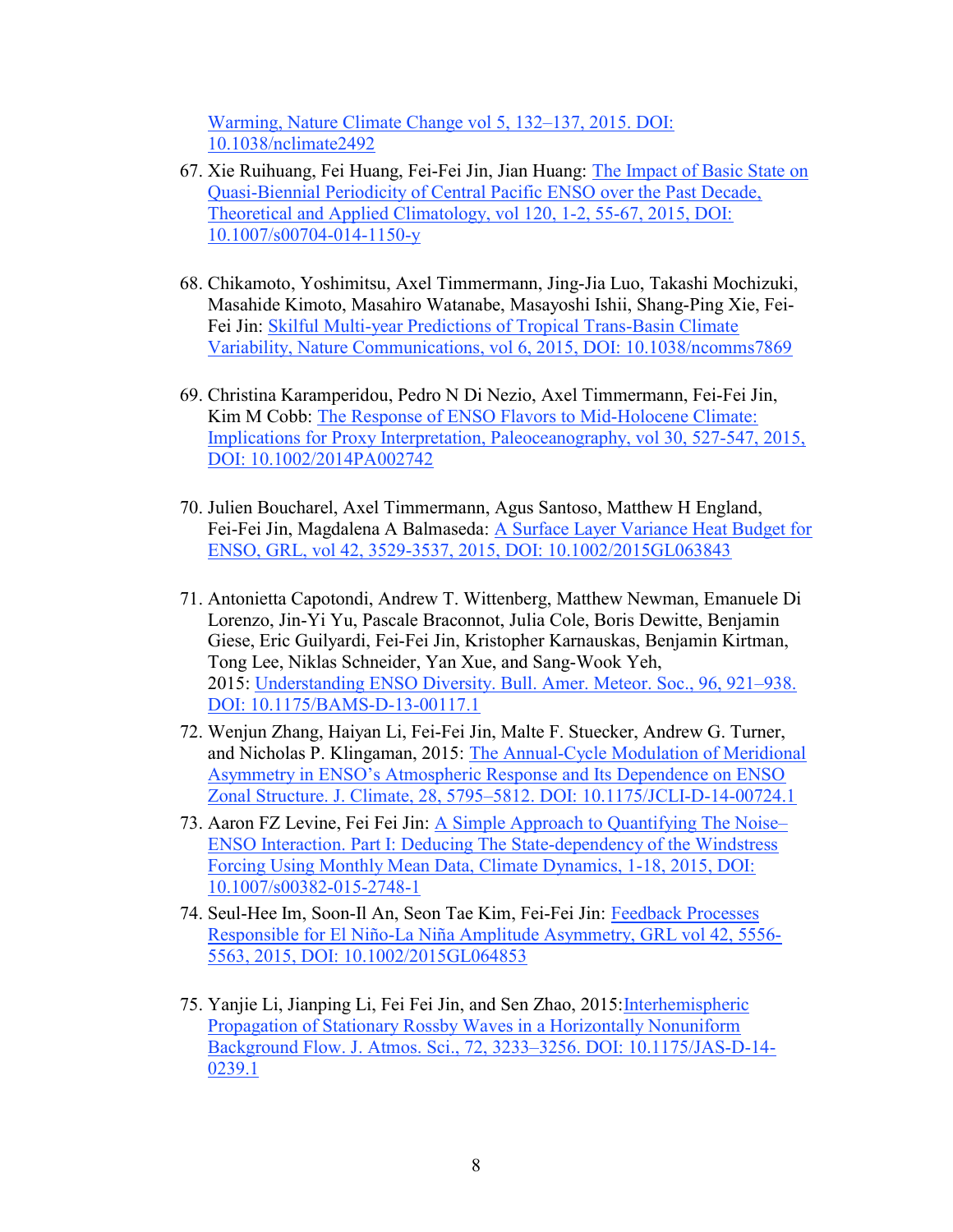- 76. Hong-Li Ren, Jinqing Zuo, Fei-Fei Jin, Malte F Stuecker: ENSO and Annual Cycle Interaction: The Combination Mode Representation in CMIP5 Models Climate Dynamics, 2015, DOI: 10.1007/s00382-015-2802-z
- 77. Wenju Cai, Agus Santoso, Guojian Wang, Sang-Wook Yeh, Soon-Il An, Kim M Cobb, Mat Collins, Eric Guilyardi, Fei-Fei Jin, Jong-Seong Kug, Matthieu Lengaigne, Michael J McPhaden, Ken Takahashi, Axel Timmermann, Gabriel Vecchi, Masahiro Watanabe, Lixin Wu: ENSO and Greenhouse Warming, Nature Climate Change, 2015, DOI: 10.1038/nclimate2743
- 78. Malte F Stuecker, Axel Timmermann, Jinhee Yoon, Fei‐Fei Jin:Tropospheric Biennial Oscillation (TBO) Indistinguishable from White Noise, GRL. Vol 42, 7785-7791, 2015, DOI: 10.1002/2015GL065878
- 79. Cheng Sun, Jianping Li, Fei-Fei Jin: A Delayed Oscillator Model for the Quasi-Periodic Multidecadal Variability of the NAO Climate Dynamics, 45, 2083- 2099, 2015, DOI: 10.1007/s00382-014-2459-z
- 80. Wenjun Zhang, Yalan Wang, Fei‐Fei Jin, Malte F Stuecker, Andrew G Turner: Impact of Different El Niño Types on the El Niño/IOD Relationship, GRL 42, 8570-8576, 2015, DOI: 10.1002/2015GL065703
- 81. F-F Jin, J Boucharel, I-I Lin: Jin et al. Reply, Nature, vol 526, 7575, 2015, DOI: 10.1038/nature15547
- 82. Agus Santoso, Wenju Cai, Mat Collins, Mike McChaden, Fei-Fei Jin, Eric Guilyardi, Gabriel Vecchi, Dietmar Dommenget, Guojian Wang: Enso Extremes and Diversity: Dynamics, Teleconnections, and Impacts, Bulletin of the American Meteorological Society, vol 96, 1969, 2015, DOI: 10.1175/BAMS-D-15-00141.1
- 83. Shayne McGregor, Axel Timmermann, Fei-Fei Jin, William S Kessler: Charging El Niño with Off-equatorial Westerly Wind Events, Climate Dynamics, 2015, DOI: 10.1007/s00382-015-2891-8
- 84. Malte F Stuecker, Fei-Fei Jin, Axel Timmermann: El Niño− Southern Oscillation Frequency Cascade, Proceedings of the National Academy of Sciences, vol 112, 13490-13495, 2015, DOI: 10.1073/pnas.1508622112
- 85. Zhang, W., F.-F. Jin, and A. Turner, 2014: Increasing Autumn Drought Over Southern China Associated with ENSO Regime Shift, Geophys. Res. Lett., 41, DOI: 10.1002/2014GL060130.
- 86. REN Hong-Li, LIU Ying, JIN Fei-Fei, YAN Yu-Ping, LIU Xiang-Wen: Application of the Analogue-Based Correction of Errors Method in ENSO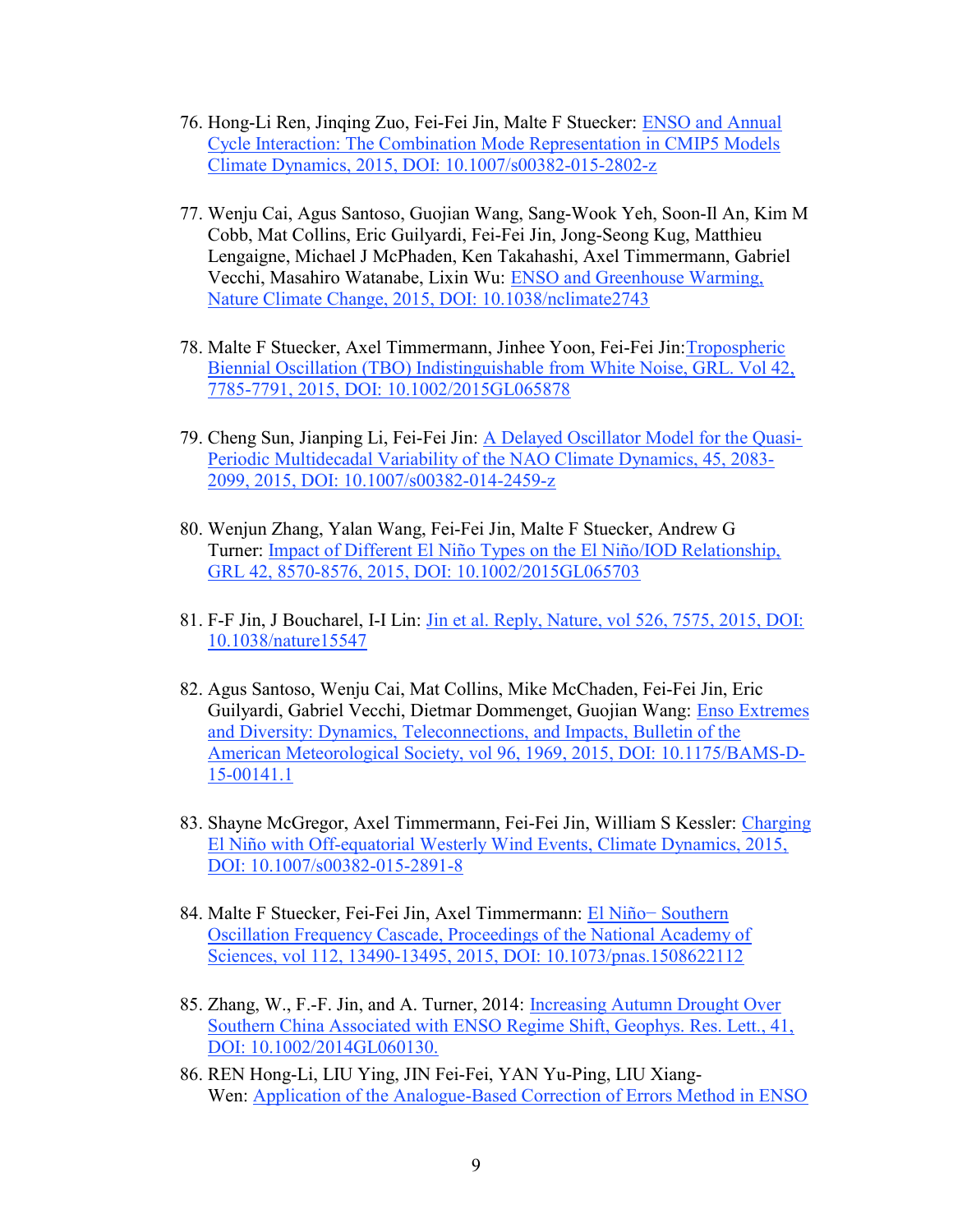Prediction. Atmospheric and Oceanic Science Letters, 2014, 7(2): 157-16, DOI: 10.3878/j.issn.1674-2834.13.0080

- 87. Kim, Seon Tae, Wenju Cai, Fei-Fei Jin, Jin-Yi Yu: ENSO Stability in Coupled Climate Models and Its Association With Mean State, Climate Dynamics, vol. 42, 3313-3321, 2014, DOI: 10.1007/s00382-013-1833-6
- 88. Tan GR, FF Jin, HL Ren, ZB Sun: The Role of Eddy Feedback in the Excitation of the NAO, Meteorological Applications, vol 21, 768-776, 2014, DOI: 10.1002/met.1415
- 89. McGregor Shayne, Axel Timmermann, Malte F Stuecker, Matthew H England, Mark Merrifield, Fei-Fei Jin, Yoshimitsu Chikamoto, 2014: Recent Walker Circulation Strengthening and Pacific Cooling Amplified by Atlantic Warming, Nature Climate Change 4 (10), 888-892, DOI: 10.1038/nclimate2330
- 90. Karl Stein, Axel Timmermann, Niklas Schneider, Fei-Fei Jin, and Malte F. Stuecker, 2014: ENSO Seasonal Synchronization Theory. J. Climate, 27, 5285– 5310. DOI: 10.1175/JCLI-D-13-00525.1
- 91. C Sun, J Li, FF Jin, F Xie: Contrasting Meridional Structures of Stratospheric and Tropospheric Planetary Wave Variability in the Northern Hemisphere, Tellus A 66, 2014, DOI: 10.3402/tellusa.v66.25303
- 92. Jin FF, J Boucharel, II Lin: Eastern Pacific Tropical Cyclones Intensified by El Niño Delivery of Subsurface Ocean Heat, Nature 516 (7529), 82-85, 2014, DOI:
- 93. Hong-Li Ren, Fei-Fei Jin, Jong-Seong Kug, 2014: Eddy-Induced Growth Rate of Low-Frequency Variability and its Mid-Late Winter Suppression in the Northern Hemisphere, J. Atmospheric Science, DOI: 10.1175/JAS-D-13-0221.1
- 94. Neil J Holbrook, Jianping Li, Matthew Collins, Emanuele Di Lorenzo, Feifei Jin, Thomas Knutson, Mojib Latif, Chongyin Li, Scott B Power, Rhonghui Huang, Guoxiong Wu, 2014: Decadal Climate Variability and Cross-Scale Interactions: ICCL 2013 Expert Assessment Workshop, BAMS, DOI: 10.1175/BAMS-D-13-00201.1
- 95. Hong, L.-C., LinHo, and F.-F. Jin, 2014: A Southern Hemisphere Booster of Super El Niño, Geophys. Res. Lett., 41, 2142–2149, DOI: 10.1002/2014GL059370
- 96. Ruihuang Xie, Fei Huang, Fei-Fei Jin, Jian Huang, 2014: The Impact of Basic State on Quasi-Biennial Periodicity of Central Pacific ENSO over the Past Decade, Theoretical and Applied Climatology, DOI: 10.1007/s00704-014-1150 y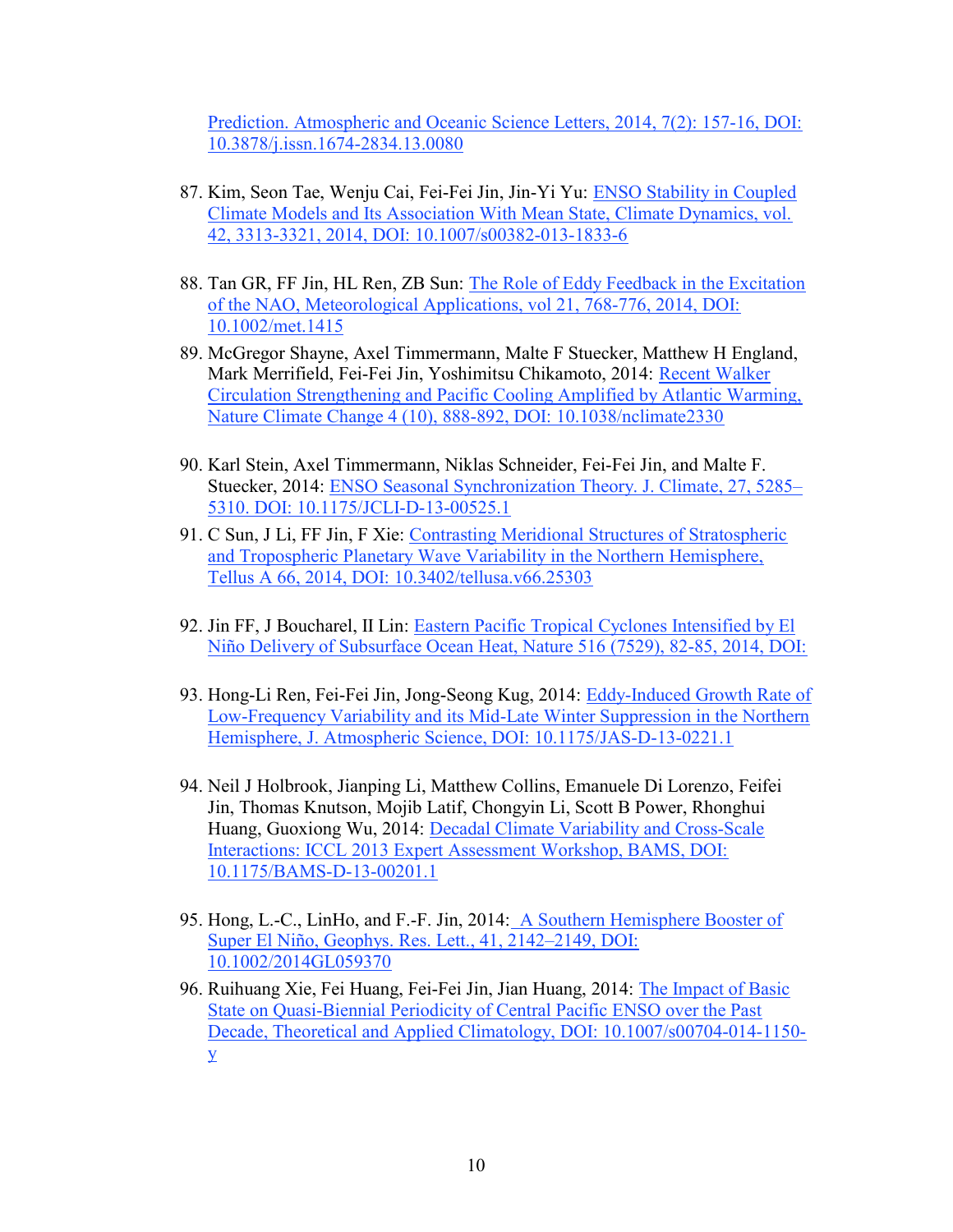- 97. Kim, S.-T., W. Cai, F.-F. Jin, A. Santoso, L. Wu, E. Guilyardi, S.-I. An, 2014: Robust Time-varying Response of El Niño -La Nina Ocean Temperatures to Greenhouse Warming. Nature Climate Change, 4 (9), 786-790, DOI: 10.1038/nclimate2326
- 98. Cai, W., S. Borlace, M. Lengaigne, P. van Rensch, M. Collins, G. Vecchi, A. Timmermann, A. Santoso, M. McPhaden, L. Wu, M. H. England, G. Wang, E. Guilyardi, and F.-F. Jin, 2014: Increasing Frequency of Extreme El Niño Events due to Greenhouse Warming. Nature Climate Change, 4, 111-116, DOI: 10.1038/nclimate2100
- 99. Santoso, A., S. McGregor, F.-F. Jin, W. Cai, M. H. England, S.-I. An, M. McPhaden, E. Guilyardi, 2013: Late-twentieth-century Emergence of the El Niño Propagation Asymmetry and Future Projections. Nature, 504, 126-130, DOI: 1038/nature12683
- 100. Seon Tae Kim, Wenju Cai, Fei-Fei Jin, Jin-Yi Yu 2013: ENSO Stability in Coupled Climate Models and Its Association with Mean State, Climate **Dynamics**
- 101. REN Hong-Li, JIN Fei-Fei, FS Malte, XIE Ruihuang, 2013: ENSO Regime Change since the Late 1970s as Manifested by Two Types of ENSO, DOI: 10.2151/jmsj.2013-608
- 102. Stuecker, M F, A Timmermann, F-F Jin, S McGregor, H-L Ren 2013: A Combination Mode of the Annual Cycle and the El Niño/Southern Oscillation Nature Geoscience Volume: 6, Pages: 540–544, DOI: 10.1038/ngeo1826
- 103. Afzaal, K, J Li, F-F Jin, 2013: The Asymmetric Influence of the Two Types of El Niño and La Niña on Summer Rainfall over Southeast China. J. Climate, 26, 4567–4582, DOI: 10.1175/JCLI-D-12-00324.1
- 104. Ham Y, J-S Kug, J-Y Park F-F Jin, 2013: Sea Surface Temperature in the North Tropical Atlantic as a Trigger for El Niño/Southern Oscillation Events, Nature Geoscience: Volume:6, Pages:112–116, DOI: 10.1038/ngeo1686
- 105. Y-S Jang, D Kim, Y Kim, D-H Kim, M Watanabe, F-F Jin, J-S Kug, 2013: Simulation of Two Types of El Niño from Different Convective Parameters: Asia-Pacific Journal of Atmospheric Sciences , Volume 49, Issue 2, pp 193-199, DOI: 10.1007/s13143-013-0020-3
- 106. Ren, H-L, F-F Jin, 2013: Recharge Oscillator Mechanisms in Two Types of ENSO. J. Climate, 26, 6506–6523, DOI: 10.1175/JCLI-D-12-00601.1
- 107. Zhang, W, F-F Jin, J-X Zhao, Li Qi, H-L Ren, 2013: The Possible Influence of a Nonconventional El Niño on the Severe Autumn Drought of 2009 in Southwest China. J. Climate, 26, 8392–8405, DOI: 10.1175/JCLI-D-12- 00851.1
- 108. Zhang, W., F-F Jin, J-X Zhao, J Li, 2013: On the Bias in Simulated ENSO SSTA Meridional Widths of CMIP3 Models. J. Climate, 26, 3173–3186, DOI: 10.1175/JCLI-D-12-00347.1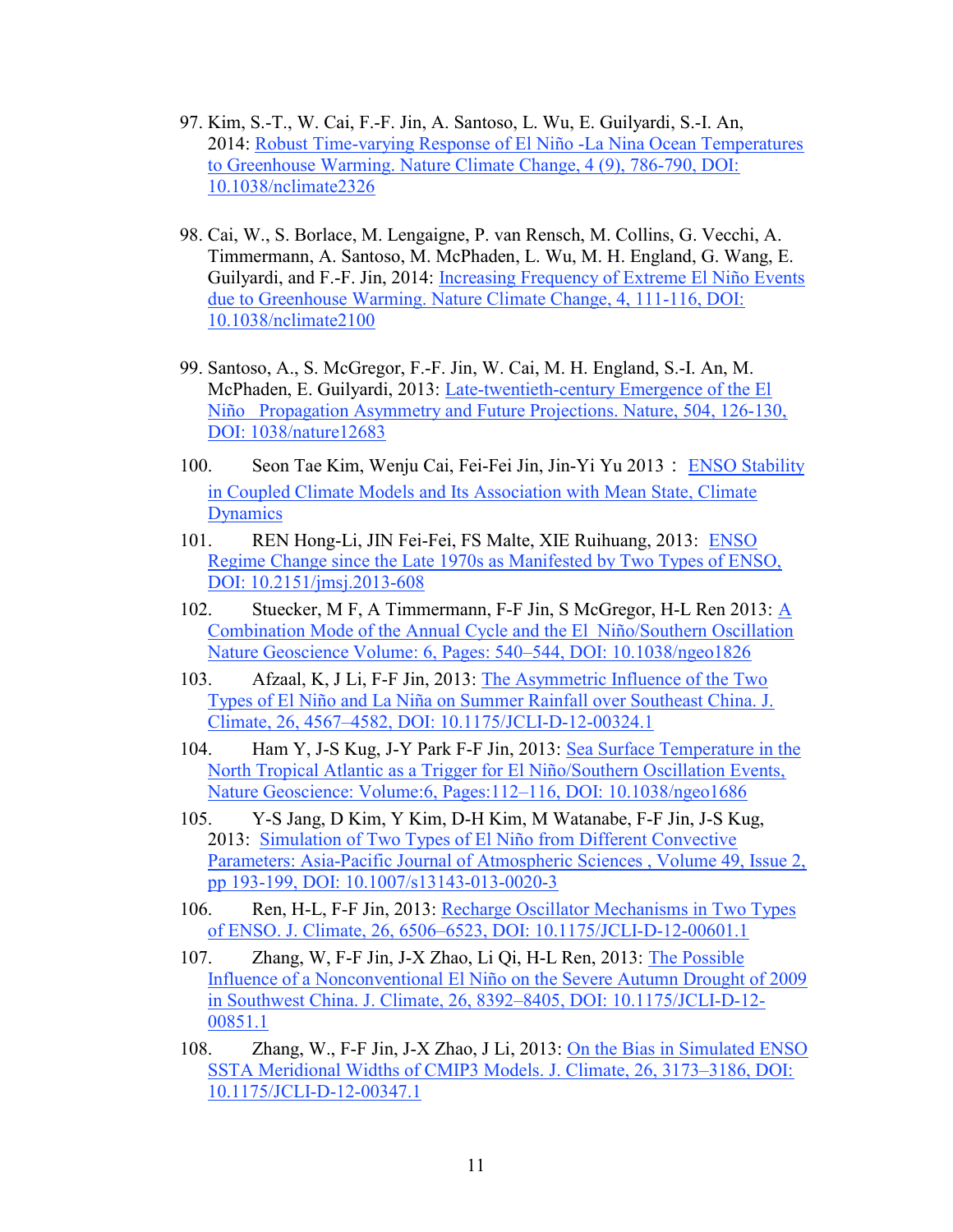- 109. Boucharel J. A. Timmermann and F-F Jin, 2013: Zonal Phase Propagation of ENSO Sea Surface Temperature Anomalies: Revisited, GRL, DOI: 10.1002/grl.50685
- 110. Li J, C. Sun, and F-F Jin, 2013: NAO Implicated as a Predictor of Northern Hemisphere Mean Temperature Multidecadal Variability, GRL, DOI: 10.1002/2013GL057877
- 111. Sun C. J. Li, F-F Jin and R. Ding, 2013: Sea Surface Temperature Interhemispheric Dipole and Its Relation to Tropical Precipitation Environ. Res. Lett. 8 044006, DOI: 10.1088/1748-9326/8/4/044006
- 112. Gui-Rong Tan, Fei-Fei Jin, Hong-Li Re Zhao-Bo Sun, 2013: The Role of Eddy Feedback in the Excitation of the NAO, Metor. Applications, DOI: 10.1002/met.1415
- 113. Hu, Z-Z, A Kumar, H-L Ren, H Wang, M L'Heureux, F-F Jin 2013:Weakened interannual variability in the tropical Pacific Ocean since 2000. J. Climate, 26, 2601–2613, DOI: 10.1175/JCLI-D-12-00265.1
- 114. Watanabe, M. J-S Kug, F-F Jin, M. Collins, M. Ohba, A. T Wittenberg, 2012: Uncertainty in the ENSO Amplitude Change from the Past to the Future, DOI: 10.1029/2012GL053305
- 115. Zhang W. and F-F Jin 2012: Improvements in the CMIP5 simulations of ENSO-SSTA meridional width, DOI: 10.1029/2012GL053588
- 116. Lee S, J-Y Lee, B Wang, K-J Ha, K-Y Heo, F-F Jin, D M Straus, J Shukla, 2012: Interdecadal changes in the storm track activity over the North Pacific and North Atlantic, Climate Dynamics July 2012, Volume 39, Issue 1-2, pp 313-327, DOI: 10.1007/s00382-011-1188-9
- 117. ZHANG W, F-F JIN, H-L REN, 2012: Differences in Teleconnection over the North Pacific and Rainfall Shift over the USA Associated with Two Types of El Nino during Boreal Autumn. Journal of the Meteorological Society of Japan 90 (4), 535-552, DOI: 10.2151/jmsj.2012-407
- 118. Kug J-S, Y-G Ham, J-Y Lee, F-F Jin, 2012: Improved Simulation of Two Types of El Niño in CMIP5 Models. Environmental Research Letters 7 (3), 034002, DOI:10.1088/1748-9326/7/3/034002
- 119. Lee S-S, J-Y Lee, B Wang, K-J Ha, K-Y Heo, F-F Jin, D-M Straus, J Shukla, 2012: Interdecadal Changes in the Storm Track Activity over the North Pacific and North Atlantic. Climate dynamics. 39 p313-327, DOI: 10.1007/s00382-011-1188-9
- 120. Wu G, Y Liu, B He, Q Bao, A Duan, F-F Jin 2012: Thermal Controls on the Asian Summer Monsoon, Nature Scientific Reports, DOI: 10.1038/srep00404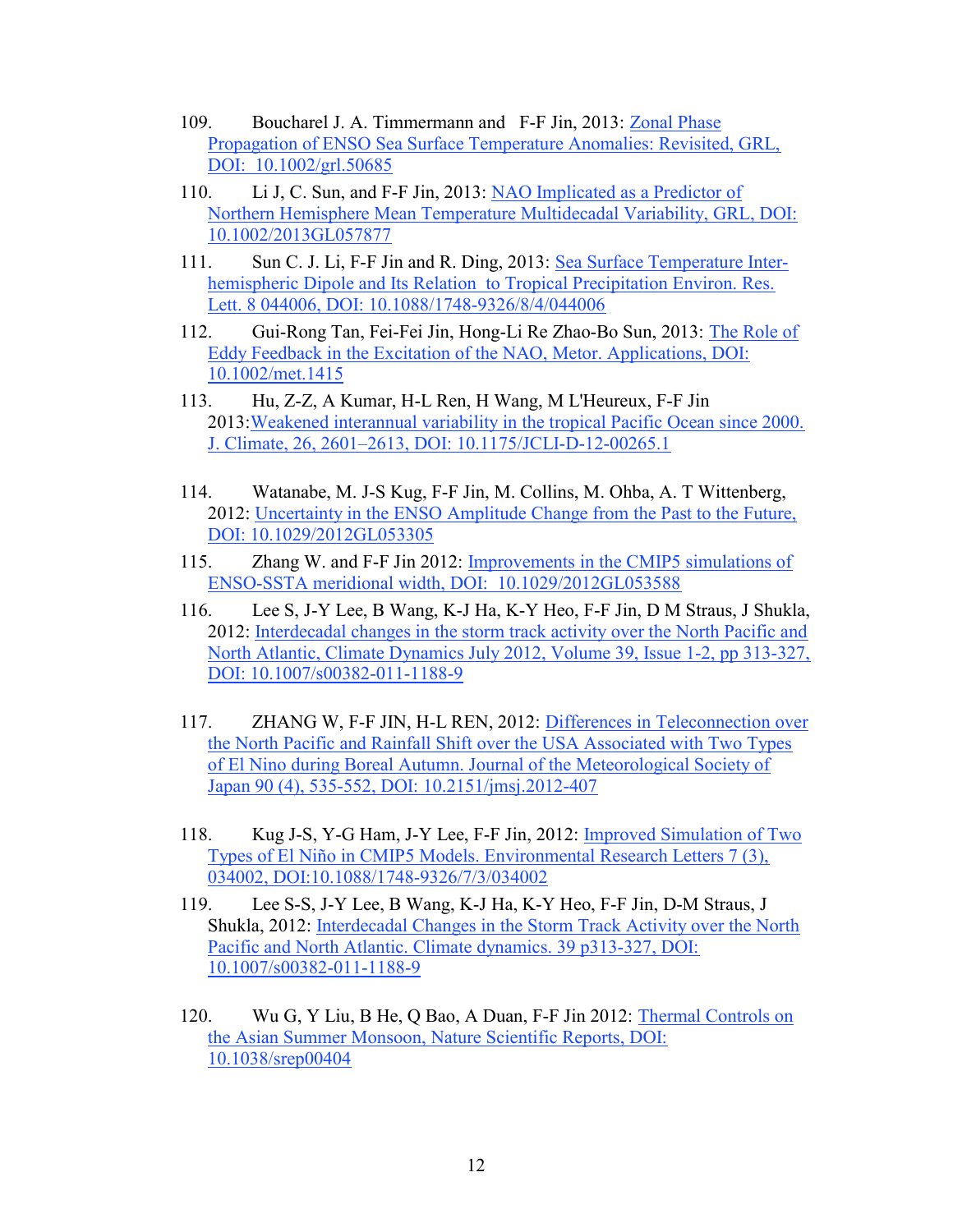- 121. Xiang, B, B Wang, Q Ding, FF Jin, X Fu, HJ Kim, 2012: Reduction of the Thermocline Feedback Associated with Mean SST Bias in ENSO Simulation. Climate dynamics, 39, p1413, DOI: 10.1007/s00382-011-1164-4
- 122. Chikamoto, M Kimoto, M Ishii, M Watanabe, T Nozawa, T Mochizuki, H Tatebe, 2012: Predictability of a Stepwise Shift in Pacific Climate during the Late 1990s in Hindcast Experiments using MIROC. Journal of the Meteorological Society of Japan 90 (1), 1-21, DOI: 10.2151/jmsj.2012-A01
- 123. An SI, J-H Park, B-M Kim, A Timmermann, F-F Jin, 2012: Impacts of Ocean Gateway and Basin Width on Tertiary Tropical Climate Variability in a Prototype Model. Theoretical and Applied Climatology 107 (1), 155-164, DOI: 10.1007/s00704-011-0469-x
- 124. Ren, Hong-Li, Fei-Fei Jin, Li Gao, 2012: Anatomy of Synoptic Eddy– NAO Interaction Through Eddy-Structure Decomposition. J. Atmos. Sci., in press, DOI: 10.1175/JAS-D-11-069.1
- 125. Guilyardi E, WJ Cai, M Collins, A Fedorov, FF Jin, A Kumar, DZ Sun A Wittenberg, 2012: New Strategies For Evaluating Enso Processes In Climate Models. BMS, Vol93 p235-238, DOI: 10.1175/BAMS-D-11-00106.1
- 126. Lee SS, JY Lee, B Wang, FF Jin, WJ Lee, KJ Ha, 2011: A Comparison of Climatological Subseasonal Variations in the Wintertime Storm Track Activity between the North Pacific and Atlantic: Local Energetics and Moisture Effect. Climate Dynamics. Vol37 p2455-2469, DOI: 10.1007/s00382-011-1027
- 127. Kim D, YS Jang, DH Kim, YH Kim, M Watanabe, FF Jin, JS Kug, 2011: El Nino-Southern Oscillation Sensitivity to Cumulus Entrainment in a Coupled General Circulation Model. Journal Of Geophysical Research-Atmospheres Vol116, D22112, DOI: 10.1029/2011JD016526
- 128. Zhang WJ, FF Jin, JP Li, HL Ren, 2011: Contrasting Impacts of Two-type El Nino over the Western North Pacific during Boreal. Journal Of The Meteorological Society of Japan Vol 89, p563-569, DOI: 10.2151/jmsj.2011-510
- 129. Ren, H.-L., and F.-F. Jin, 2011: Niño indices for two types of ENSO, Geophys. Res. Lett., 38, L04704, DOI: 10.1029/2010GL046031
- 130. JS Kug, FF Jin, and HL Ren, 2010: Role of Synoptic Eddies on Lowfrequency Precipitation Variation. Journal of Geophysical Research-Atmospheres. Vol 115, D19115, DOI: 10.1029/2009JD013675
- 131. Timmermann A., S. McGregor and FF Jin, 2010: Wind Effects on Past and Future Regional Sea Level Trends in the Southern Indo-Pacific. Journal Of Climate, Vol 23, p 4429-4437, DOI: 10.1175/2010JCLI3519.1
- 132. Jin F.-F., 2010: Eddy-induced Instability for Low-frequency Variability. J. Atmos. Sci. 67: 1947-1964, DOI: 10.1175/2009JAS3185.1
- 133. Ren, H.-L., F.-F. Jin, J.-S. Kug, and L. Gao, 2010: Transformed Eddy-PV Flux and Positive Synoptic Eddy Feedback onto Low-frequency Flow. Clim. Dyn., DOI: 10.1007/s00382-010-0913-0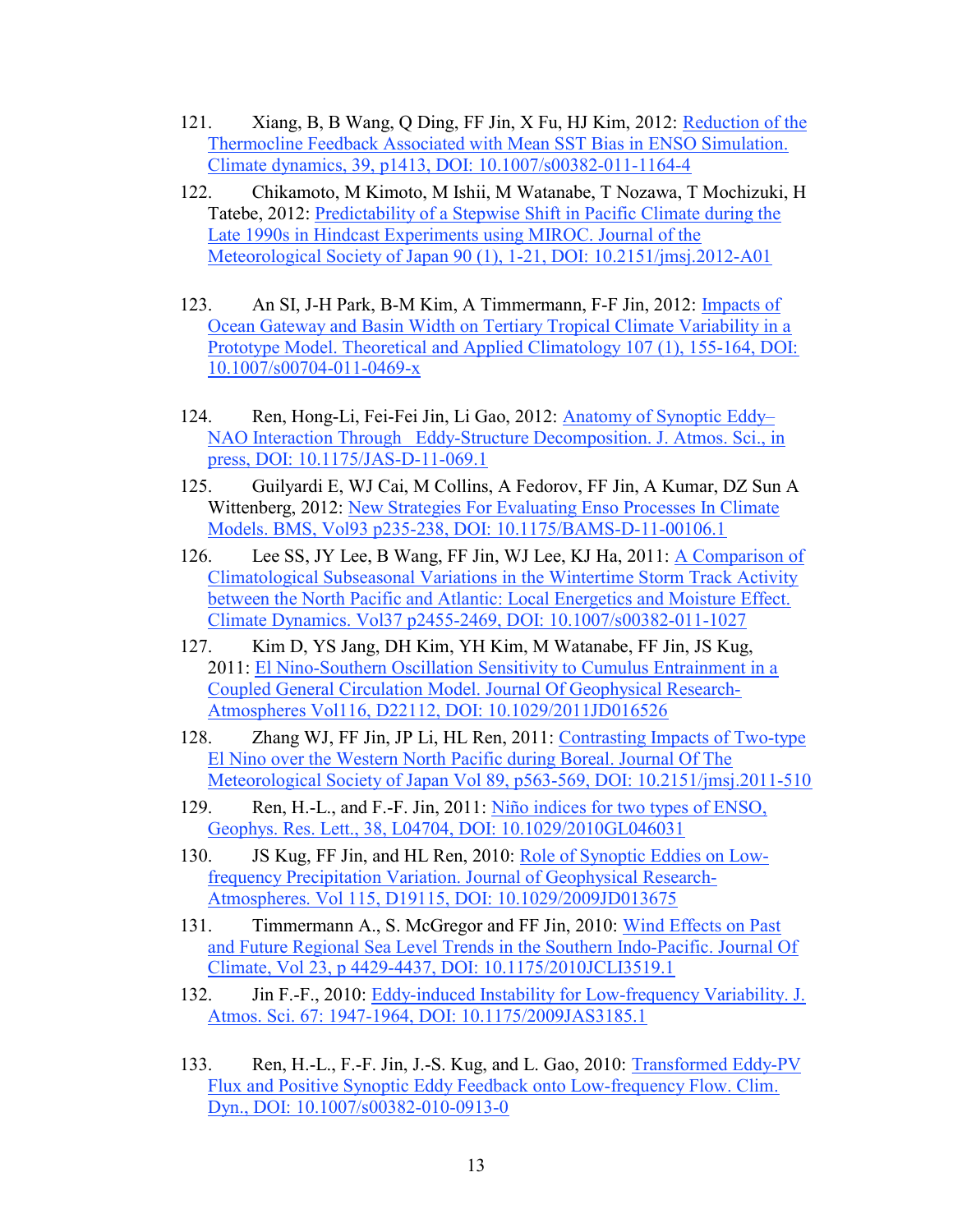- 134. Kug, J.-S., F.-F. Jin, J.-H. Park, H.-L. Ren, and I.-S. Kang, 2010: A General Rule for Synoptic-Eddy Feedback onto Low-frequency Flow. Clim. Dyn., DOI: 10.1007/s00382-009-0606-8
- 135. Kim S.-T. and F.-F. Jin, 2010: An ENSO Stability Analysis. Part I: Results from a Hybrid Coupled Model. Clim. Dyn., DOI: 10.1007/s00382-010-0796-0
- 136. Kim S.-T. and F.-F. Jin. 2010: An ENSO Stability Analysis. Part II: Results from the Twentieth and Twenty-first Century Simulations of the CMIP3 Models. Clim. Dyn., DOI: 10.1007/s00382-010-0872-5
- 137. Kug, J.-S., F.-F. Jin and H.-L. Ren, 2010: Role of Synoptic Eddies on Low-frequency Precipitation Variation. J. Geophys. Res., DOI: 10.1029/2009JD013675
- 138. An S.-I. and F.-F. Jin, 2010: Linear Solutions for the Frequency and Amplitude Modulation of ENSO by the Annual Cycle. Tellus A, DOI: 10.1111/j.1600-0870.2010.00482.x
- 139. Kug J.-S., K. P. Sooraj, F.-F. Jin, Y.-G. Ham, and D. Kim, 2010: A Possible Mechanism for El Nino-like Warming in Response to the Future Greenhouse Warming. Int. J. Climatol., DOI: 10.1002/joc.2163
- 140. Levine A. F. Z. and F.-F. Jin, 2010: Noise-Induced Instability in the ENSO Recharge Oscillator. J. Atmos. Sci. 67: 529-542, DOI: 10.1175/2009JAS3213.1
- 141. Kug, J.-S., D.-H. Choi, F.-F. Jin, W. Kwon, and H.-L. Ren, 2010:Role of Synoptic Eddy Feedback on Polar Climate Responses to the Anthropogenic Forcing, Geophys. Res. Lett., 37, L14704, DOI: 10.1029/2010GL043673
- 142. Stein K., N. Schneider, A. Timmermann, F.-F. Jin, 2010: Seasonal Synchronization of ENSO Events in a Linear Stochastic Model. J. Climate, DOI: 10.1175/2010JCLI3292.1
- 143. Kug J.-S., Y.-G. Ham, F.-F. Jin and I.-S. Kang, 2010: Scale Interaction between Tropical Instability Waves and Low-frequency Oceanic Flows. Geophy. Res. Lett., 37, L02710, DOI: 10.1029/2009GL041020
- 144. Collins, M., S.-I. An, W.-J. Cai, A. Ganachaud, E. Guilyardi, F.-F. Jin, M. Jochum, M. Lengaigne, S. Power, A. Timmermann, G. Vecchi, A. Wittenberg, 2010: The Impact of Global Warming on the Tropical Pacific Ocean and El Niño. Nature Geoscience, 3, 391-397, DOI: 10.1038/ngeo868
- 145. Ham, Y.-G., J.-S. Kug, I.-S. Kang, F.-F. Jin and A. Timmermann, 2010: Impact of Diurnal Atmosphere-ocean Coupling on Tropical Climate Simulations using a Coupled GCM. Clim. Dyn., DOI: 10.1007/s00382-009- 0586-8
- 146. Kug J.-S., Y.-G. Ham, M. Kimoto, F.-F. Jin and I.-S. Kang, 2010: New Approach on the Optimal Perturbation Method for Ensemble Climate Prediction. Clim. Dyn., DOI: 10.1007/s00382-009-0664-y
- 147. Choi, D.-H., J.-S. Kug, W.-T. Kwon, F.-F. Jin, H.-J. Baek and S.-K. Min, 2010: Arctic Oscillation Responses to Greenhouse Warming and Role of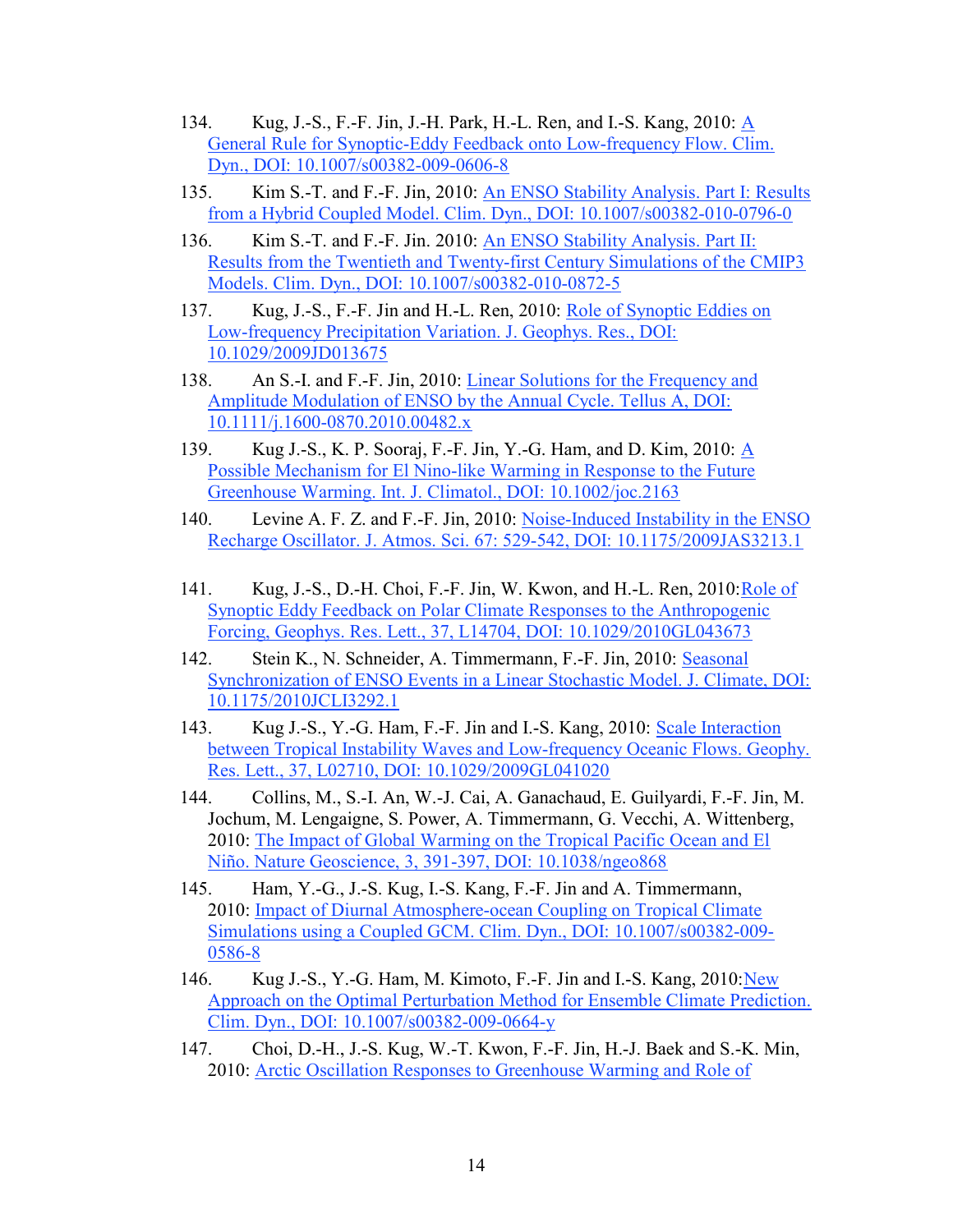Synoptic Eddy Feedback, J. Geophys. Res., 115, D17103, DOI: 10.1029/2010JD014160

- 148.Luo, J.-J., R.-C. Zhang, S. K. Behera, Y. Masumoto, F.-F. Jin, R. Lukas, T. Yamagata, 2010: Interaction between El Niño and Extreme Indian Ocean Dipole. J. Climate, 23(3): 726-742. DOI: 10.1175/2009JCLI3104.1
- 149.Kug J.-S., K. P. Sooraj, T. Li and F.-F. Jin, 2010: Precursors of El Nino/La Nina Onset and Their Interrelationship. J. Geophy. Res. 115, D05106, DOI: 10.1029/2009JD012861
- 150.Kug, J.-S., J. Choi, S.-I. An, F.-F. Jin, and A. T. Wittenberg, 2010:Warm Pool and Cold Tongue El Nino Events as Simulated by the GFDL 2.1 Coupled GCM. J. Climate. 23, 1226-1239, DOI: 10.1175/2009JCLI3293.1
- 151.Yeh, S.-W., J.-S. Kug, B. Dewitte, M.-H. Kwon, B. P. Kirtman, F.-F. Jin, 2009: El Niño in a Changing Climate. Nature, 461, 511–514, DOI: 10.1038/nature08316
- 152.Guilyardi E, P Braconnott, FF Jin; ST Kim M Kolasinski, T Li, I Musat, 2009: Atmosphere Feedbacks during ENSO in a Coupled GCM with a Modified Atmospheric Convection Scheme. Journal Of Climate Volume: 22, p5698-5718, DOI: 10.1175/2009JCLI2815
- 153.Ren, H.-L., F.-F. Jin, J.-S. Kug, J.-X. Zhao, J. Park, 2009: A Kinematic Mechanism for Positive Feedback between Synoptic Eddies and NAO. Geophy. Res. Lett., 36, L11709, DOI: 10.1029/2009GL037294
- 154.Kug, J.-S., and F.-F. Jin, 2009: Left-hand Rule for Synoptic Eddy Feedback on Low-frequency Flow. Geophy. Res. Lett., 36, L05709, DOI: 10.1029/2008GL036435
- 155.Wu, Z.-W., B. Wang, J.-P. Li, and F.-F. Jin, 2009: An Empirical Seasonal Prediction Model of the East Asian Summer Monsoon using ENSO and NAO. J. Geophys. Res., 114, D18120, DOI: 10.1029/2009JD011733
- 156.Kug, J.-S. , K. P. Sooraj, F.-F. Jin, J.-J. Luo, and M.-H. Kwon, 2009:Impact of Indian Ocean Dipole on High-frequency Atmospheric Variability over the Indian Ocean. Atmospheric Research, DOI: 10.1016/j.atmosres.2008.10.022
- 157.Sooraj, K. P., Kim, D. J.-S. Kug, S.-W. Yeh, F-F. Jin, and I.-S. Kang, 2009: Effects of the Low Frequency Zonal Wind Variation on the Highfreqeuncy Atmospheric Variability over the Tropics. Clim. Dyn., 33, DOI: 10.1007/s00382-008-0483-6
- 158.Kug, J.-S., K.-P. Sooraj, D. Kim, F.-F. Jin, I.-S. Kang, Y. Takayabu and M. Kimoto, 2009: Simulation of State-Dependent High-frequency Atmospheric Noise Associated with ENSO in Climate Models. Clim. Dyn, 32, DOI: 10.1007/s00382-008-0434-2
- 159. Zhang, W.-J., J.-P Li, and F.-F. Jin, 2009: Spatial and Temporal Features of ENSO Meridional Scales, Geophys. Res. Lett., 36, L15605, DOI: 10.1029/2009GL038672
- 160.Kug, J.-S., F.-F. Jin and S.-I. An, 2009: Two-types of El Niño Events: Cold Tongue El Nino and Warm Pool El Nino. J. Climate, 22, 1499-1515, DOI: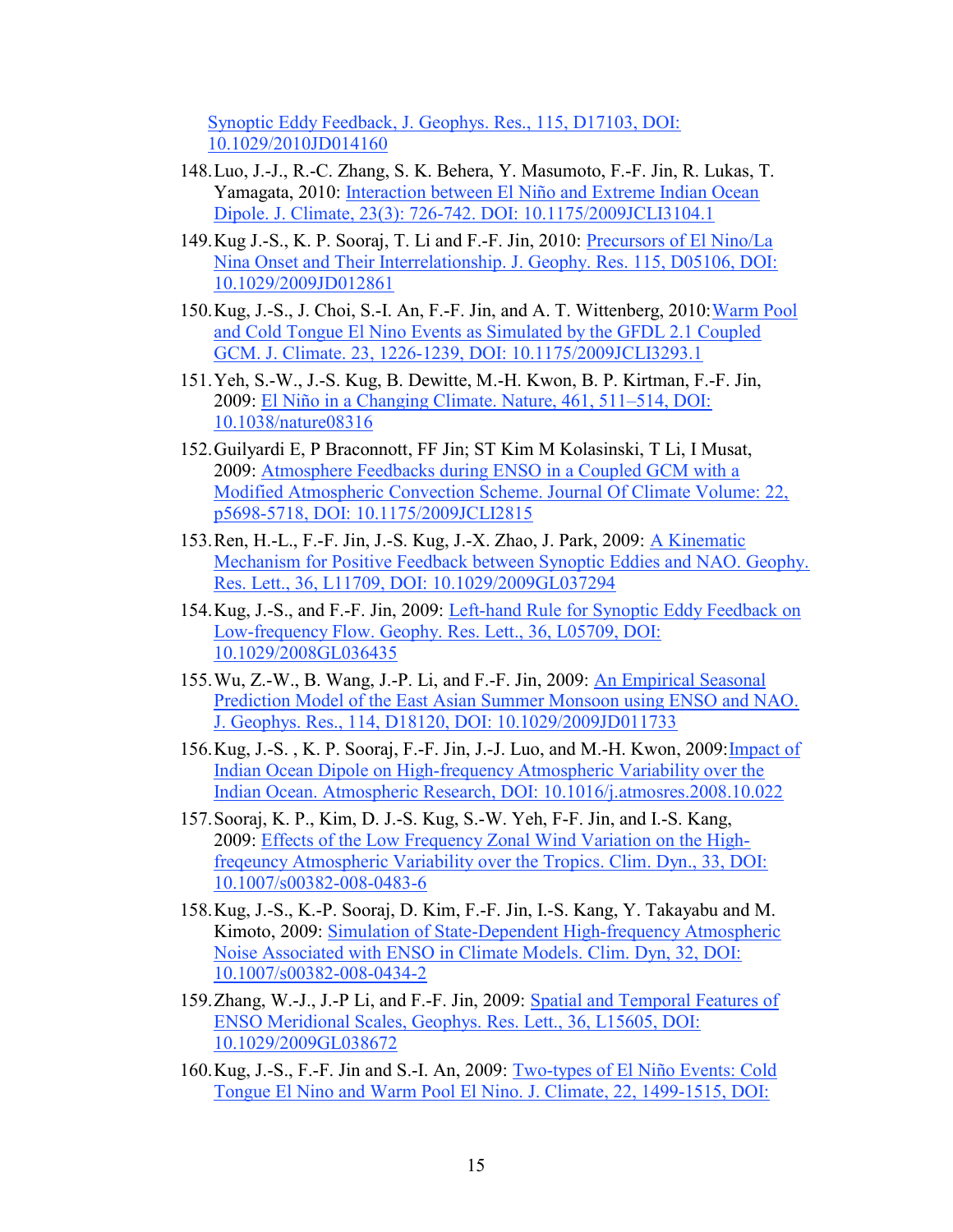10.1175/2008JCLI2624.1

- 161.Kim. D., J.-S. Kug, I.-S. Kang, F.-F. Jin, and A. Wittenberg, 2008:Tropical Pacific Impacts of Convective Momentum Transport in the SNU Coupled GCM. Clim. Dyn., 31, DOI: 10.1007/s00382-007-0348-4
- 162.Kug J.-S., F-F. Jin, K. P. Sooraj, and I.-S. Kang, 2008: Evidence of the State-Dependent Atmospheric Noise Associated with ENSO. Geophy. Res. Lett., 35, L05701, DOI: 10.1029/2007GL032017
- 163.Bejarano, L., F.-F. Jin, 2008: Coexistence of Equatorial Coupled Modes of ENSO. J. Climate, 21, 3051–3067, DOI: 10.1175/2007JCLI1679.1
- 164.Jin, F.-F., and L. Lin, 2007: Closures for Ensemble-Mean Linear Dynamics with Stochastic Basic Flows. J. Atmos. Sci., 64, 497–514, DOI: 10.1175/JAS3845.1
- 165.Jin F.-F., L. Lin, A. Timmermann, J. Zhao, 2007: Ensemble-mean Dynamics of the ENSO Recharge Oscillator under State-dependent Stochastic Forcing, Geophys. Res. Lett., 34, L03807, DOI: 10.1029.2006GL027372
- 166. Zhang, Q., A. Kumar, Y. Xue, W. Wang, and F.-F. Jin, 2007: Analysis of the ENSO Cycle in the NCEP Coupled Forecast Model. J. Climate, 20, 1265–1284, DOI: 10.1175/JCLI4062.1
- 167.Jin F.-F., S. T. Kim, L. Bejarano, 2006: A Coupled-stability Index for ENSO, Geophys. Res. Lett., 33, L23708, DOI: 10.1029/2006GL027221
- 168.Jin, F.-F., L.-L. Pan, and M. Watanabe, 2006: Dynamics of Synoptic Eddy and Low-Frequency Flow Interaction. Part I: A Linear Closure. J. Atmos. Sci., 63, 1677–1694, DOI: 10.1175/JAS3715.1
- 169.Jin, F.-F., L.-L. Pan, and M. Watanabe, 2006: Dynamics of Synoptic Eddy and Low-Frequency Flow Interaction. Part II: A Theory for Low-Frequency Modes. J. Atmos. Sci., 63, 1695–1708, DOI: 10.1175/JAS3716.1
- 170.Pan, L.-L., F.-F. Jin, and M. Watanabe, 2006: Dynamics of Synoptic Eddy and Low-Frequency Flow Interaction. Part III: Baroclinic Model Results. J. Atmos. Sci., 63, 1709–1725, DOI: 10.1175/JAS3717.1
- 171.Watanabe, M., F.-F. Jin, and L. Pan, 2006: Accelerated Iterative Method for Solving Steady Problems of Linearized Atmospheric Models. J. Atmos. Sci., 63, 3366–3382, DOI: 10.1175/JAS3807.1
- 172.Pan, LL and FF Jin, 2005: Deriving seasonal variation in the Arctic Oscillation, BMS Volume: 86 Issue: 11, p1541-1542.
- 173.Wang, Z., C.P. Chang, B. Wang, and F.-F. Jin, 2005:Teleconnections from Tropics to Northern Extratropics through a Southerly Conveyor. J. Atmos. Sci.,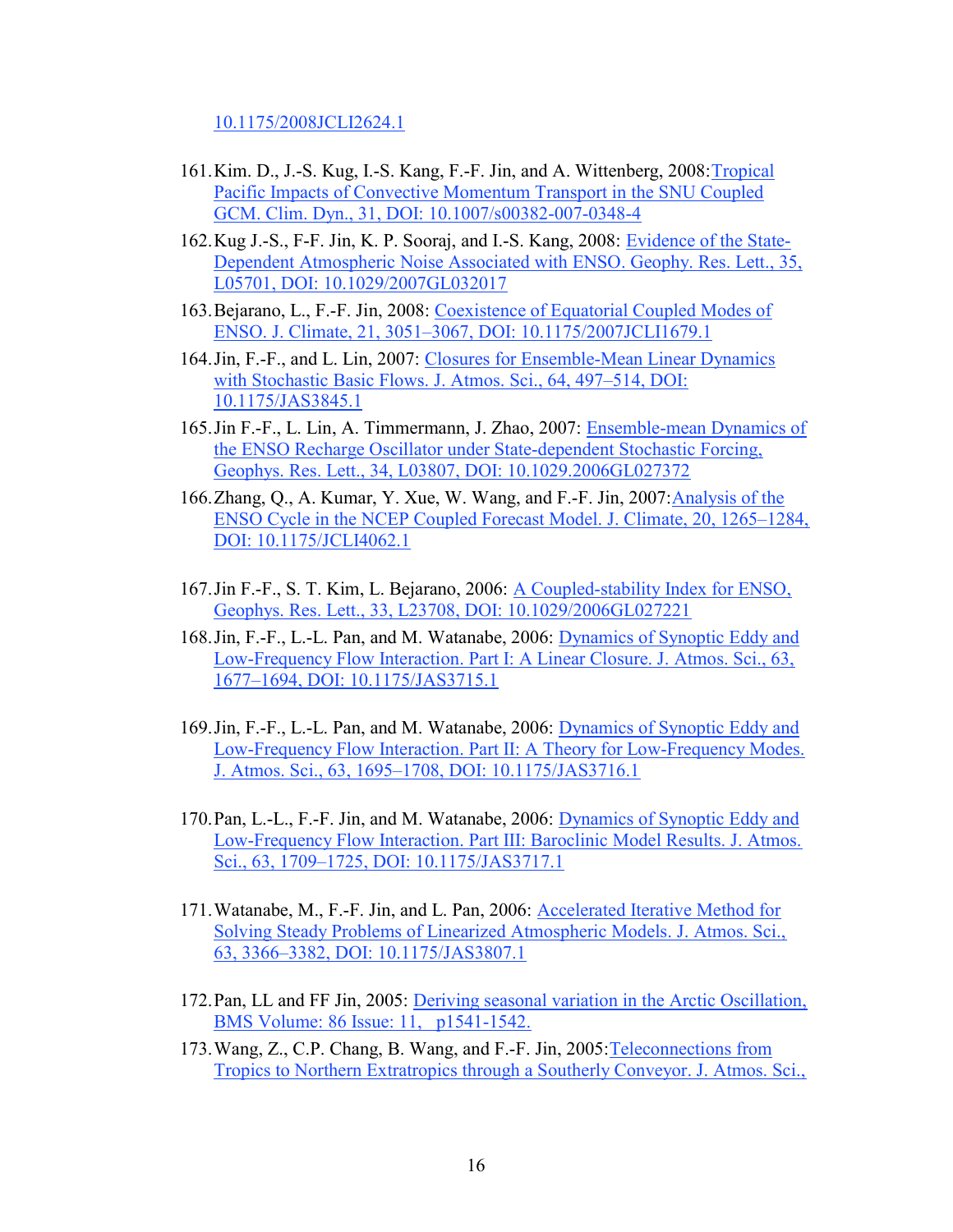62, 4057–4070, DOI: 10.1175/JAS3600.1

- 174.Burgers G., F.-F. Jin, and Oldenborgh G. J., 2005: The Simplest ENSO Recharge Oscillator. Geophys. Res. Lett., 32, L13706, DOI: 10.1029/2005GL022951
- 175.Kug J.-S., S.-I. An, F.-F. Jin, I.-S. Kang, 2005: Preconditions for El Niño and La Niña Onsets and Their Relation to the Indian Ocean, Geophys. Res. Lett., 32, L05706, DOI: 10.1029/2004GL021674
- 176.Pan L.-L., F.-F. Jin, 2005: Seasonality of Synoptic Eddy Feedback and the AO/NAO, Geophys. Res. Lett., 32, L21708, DOI: 10.1029/2005GL024133
- 177. An, S.-I., Y.-G. Ham, J.-S. Kug, F.-F. Jin, I.-S. Kang, 2005: El Niño–La Niña Asymmetry in the Coupled Model Intercomparison Project Simulation. J. Climate, 18: 2617-2627, DOI: 10.1175/jcli3433.1
- 178. Soon-Il An, William W. Hsieh, and F.-F. Jin, 2005: A Nonlinear Analysis of the ENSO Cycle and Its Interdecadal Changes. J. Climate, 18(16), 3229–3239, DOI: 10.1175/JCLI3466.1
- 179.Solomon, A., and F.-F. Jin, 2005: A Study of the Impact of Off-Equatorial Warm Pool SST Anomalies on ENSO Cycles. J. Climate, 18, 274–286, DOI: 10.1175/JCLI-3269.1
- 180.Timmermann A. F. B. Justino, F.-F. Jin and H. Goosse, 2004:Surface Temperature Control in the North and Tropical Pacific during the Last Glacial Maximum. Clim. Dyn., 23: 353-370, DOI: 10.1007/s00382-004-0434-9
- 181.Marzeion, B., A. Timmermann, R. Murtugudde, and F.-F. Jin, 2005:Biophysical Feedbacks in the Tropical Pacific. J. Climate, 18, 58–70, DOI: 10.1175/JCLI3261.1
- 182.S.-I. An, A. Timmermann, L. Bejarano, F-.F. Jin, F. Justino, Z. Liu, A. W. Tudhope, 2004: Modeling Evidence for Enhanced ENSO Amplitude during the Last Glacial Maximum, Paleoceanography, 19, PA4009, DOI: 10.1029/2004PA001020
- 183.Jin, F.-F., 2004: Understanding the Coupled Ocean-Atmospheric Dynamics of ENSO, Observation, Theory and Modeling of Ocean-Atmosphere Variability.
- 184.An S-I and F.-F. Jin, 2004: Why El Niño is Stronger than La Niña. J. Climate, 17(12): 2399–2412.
- 185.Watanabe M. and F.-F. Jin, 2004: A Prototype Model for NAO J. Climate, 17(11): 2119–2138.
- 186.Minobe S. and F.-F. Jin, 2004: Generation of Interannual and Interdecadal Climate Oscillations through Nonlinear Subharmonic Resonance in Delayed Oscillators, Geophys. Res. Lett., 31, L16206, DOI: 10.1029/2004GL019776
- 187.Kang I.-S. J.-S. Kug, S.-I. An, and F.-F. Jin, 2004: A Near Annual Pacific Basin Mode, J. Climate, 17(12): 2478–2488, DOI: 10.1175/1520- 0442(2004)017<2478:ANPOBM>2.0.CO;2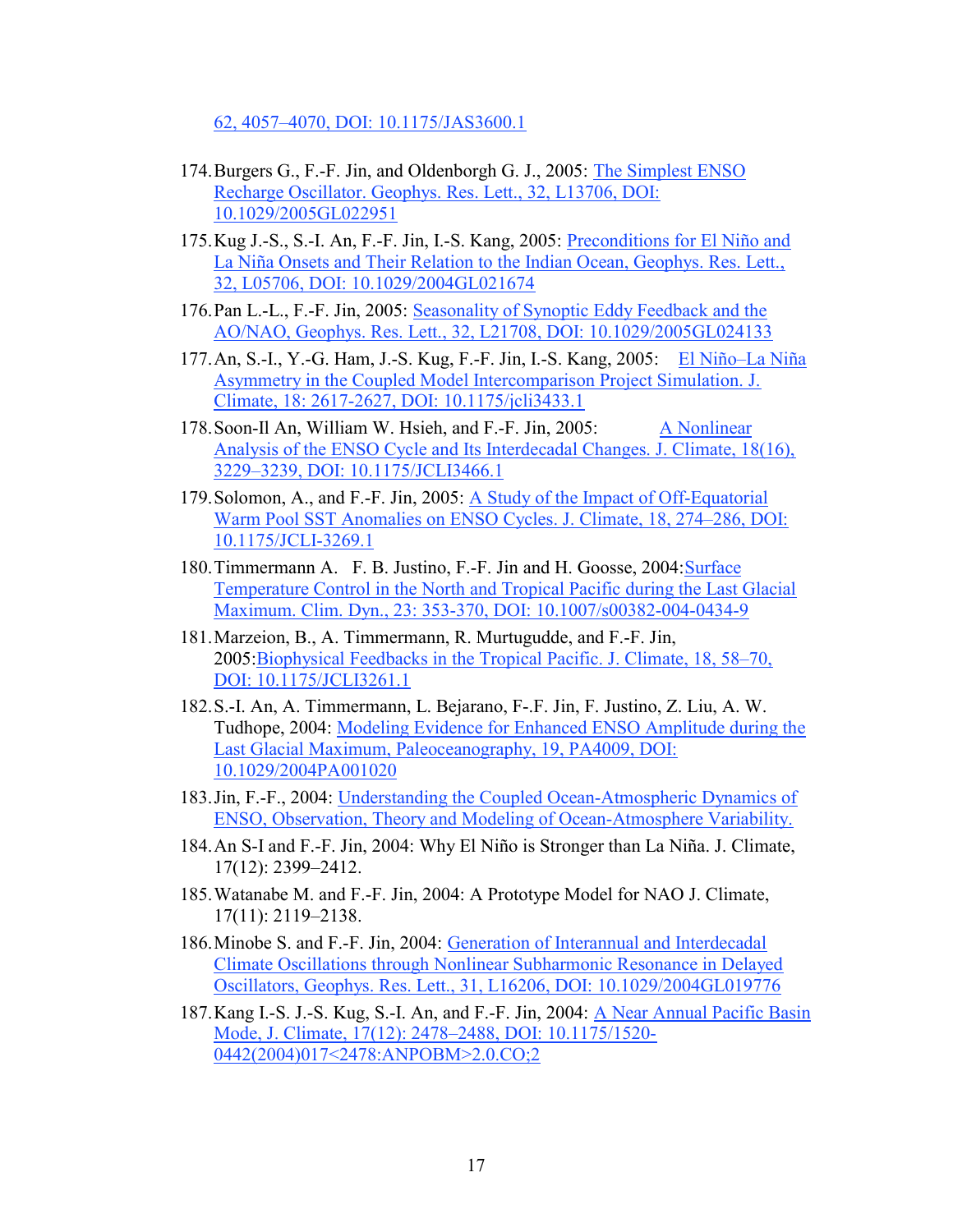- 188.Timmermann A. and F.-F. Jin, 2005: "Predictability of Coupled Processes" in Predictability of Weather and Climate, Eds. T. Palmer, R. Hagedorn, Cambridge University Press.
- 189.Timmermann, A, F Justino, FF Jin, U Krebs, H Goosse, 2004:Surface Temperature Control in the North and Tropical Pacific during the Last Glacial Maximum. Climate Dynamics Vol 23 p353-370 DOI: 10.1007/s00382-004- 0434-9
- 190.Timmermann A., F.-F. Jin, M. Collins, 2004: Intensification of the Annual Cycle in the Tropical Pacific due to Greenhouse Warming, Geophys. Res. Lett., 31, L12208, DOI: 10.1029/2004GL019442
- 191.Wang, X., F.-F. Jin, and Y. Wang, 2003: A Tropical Ocean Recharge Mechanism for Climate Variability. Part I: Equatorial Heat Content Changes Induced by the Off-equatorial Wind. J. Climate, 16, 3585–3598, DOI: 10.1175/1520-0442(2003)016<3585:ATORMF>2.0.CO;2
- 192. Wang, X., F.-F. Jin, and Y. Wang, 2003: A Tropical Ocean Recharge Mechanism for Climate Variability. Part II: A Unified Theory of Decadal and ESNO modes. J. Climate, 16, 3599–3616, DOI: 10.1175/1520- 0442(2003)016<3599:ATORMF>2.0.CO%3B2
- 193.Jin, F.-F., S. An, A. Timmermann, and J. Zhao, 2003: Strong El Niño Events and Nonlinear Dynamical Heating. Geophys. Res. Lett., 30(3), 1120, DOI: 10.1029/2002GL016356
- 194.Jin, F.-F., J. Kug, S. An, 2003: A Near-Annual Coupled Mode in the Equatorial Pacific Ocean. Geophys. Res. Lett., 30, 1080, DOI: 10.1029/2002GL015983
- 195.Huang R. X. and F.-F. Jin, 2003: The Asymmetry Nature of the Equatorial Undercurrent in the Pacific and Atlantic. J. Phys. Oceanogr., 33, 1083-1094, DOI: 10.1175/1520-0485(2003)033<1083:TANOTE>2.0.CO%3B2
- 196.Watanabe, M. and F.-F. Jin, 2003: A Moist Linear Baroclinic Model: Coupled Dynamical-Convective Response to El Niño. J. Climate, 16, 1121-1140, DOI: 10.1175/1520-0442(2003)16<1121:AMLBMC>2.0.CO%3B2
- 197.Timmermann A. and F.-F. Jin, and Jan Abshagen, 2003: A Nonlinear Theory for El Niño Bursting. J. Atmos. Sci, 60, 152-165, DOI: 10.1175/1520- 0469(2003)060<0152:ANTFEN>2.0.CO%3B2
- 198. Watanabe, M. and F.-F. Jin, 2002: Role of Indian Ocean Warming in the Development of Philippine Sea Anticyclone during ENSO. Geophys. Res. Lett., DOI: 10.1029/2001GL014318
- 199.Timmermann, A., F.-F. Jin, 2002: Phytoplankton Influences on Tropical Climate, Geophys. Res. Lett. 39, DOI: 10.10129/2002GL15434
- 200.Timmermann, A. and F.-F. Jin, 2002: A Nonlinear Mechanism for Decadal El Niño Amplitude. Geophys. Res. Lett., DOI: 10.1029/2001GL013369
- 201.Watanabe, M., F.-F. Jin and M. Kimoto, 2002: Tropical Axis-symmetric Mode of Variability in the Atmospheric Circulation: Dynamics as a Neutral Mode. J. Climate, 15: 1537-1554, DOI: 10.1175/1520-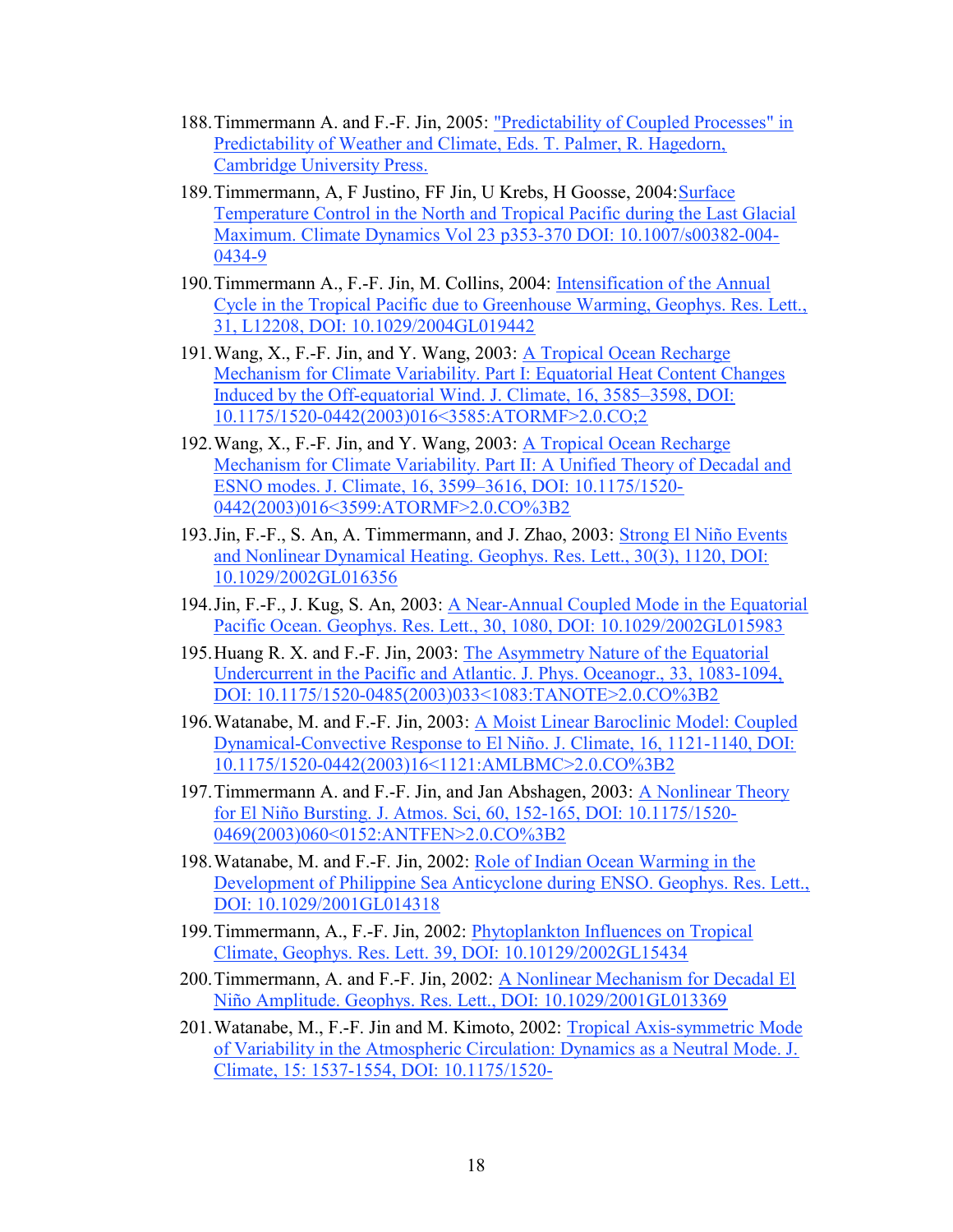0442(2002)015<1537:TAMOVI>2.0.CO%3B2

- 202.Jin, F.-F., 2001: Low Frequency Modes of the Tropic Ocean Dynamics. J. Climate, 14 3872-3881, DOI: 10.1175/1520- 0442%282001%29014<3874%3ALFMOTO>2.0.CO%3B2
- 203.Kimoto M., F.-F. Jin, H. Watanabe and N. Yasutomi, 2001: Zonal Flow-Eddy Interaction and a Neutral Mode Theory for Arctic Oscillations. Geophys. Res. Lett., 28, 737-740, DOI: 10.1029/2000GL012377
- 204.Jin F.-F., Z.-Z. Hu, M. Latif, L. Bengtsson and E. Roeckner, 2001:Dynamical and Cloud-Radiation Feedbacks in El Niño and Greenhouse Warming. Geophys. Res. Lett., 28, 1539-1542, DOI: 10.1029/2000GL012078
- 205.An S.-I. and F.-F. Jin, 2001: Collective Role of Zonal Advective and Thermocline Feedbacks in ENSO Mode. J. Climate, 14: 3421-3432, DOI: 10.1175/1520-0442(2001)014<3421:CROTAZ>2.0.CO%3B2
- 206.Kang I-K, S.-I. An and F.-F. Jin, 2001: A Systematic Approximation of the SST Anomaly Equation for ENSO. J. Met. Soc. Japan., 79, 1-10. DOI: 10.2151/jmsj.79.1
- 207.Jin, F.-F., M. Kimoto, and X.- C. Wang, 2001: A Model of Decadal Ocean-Atmosphere Interaction in North Pacific Basin. Geophys. Res. Lett., 28, 1531- 1534, DOI: 10.1029/2000GL008478
- 208.An S-I, and F.-F. Jin, 2000: An Eigen Analysis of the Interdecadal Changes in Structure and Frequency of ENSO Mode. Geophys. Res. Lett., 27, 2573-2576, DOI: 10.1029/1999GL011090
- 209.P. C. van der Vaart, H. Dijkstra and F.-F. Jin, 2000: The Pacific Cold Tongue and the ENSO Mode, A Unified Theory within the Cane-Zebiak Model. J. Atmos. Sci. 55, 967-988, DOI: 10.1175/1520- 0469(2000)057<0967:TPCTAT>2.0.CO%3B2
- 210.Neelin J. D., F.-F. Jin and H.-H. Syu, 2000: Variations in ENSO Phase Locking. J. Climate, 13, 2570-2590, DOI: 10.1175/1520- 0442(2000)013<2570:VIEPL>2.0.CO%3B2
- 211.Jin, F.-F., and S.-I. An, 1999: Thermocline and Zonal Advective Feedbacks within the Equatorial Ocean Recharge Oscillator Model for ENSO. Geophys. Res. Lett., 26, 2989-2992, DOI: 10.1029/1999GL002297
- 212.An S.-I., F.-F. Jin and I.-K. Kang, 1999: The Role of Zonal Advection Feedback in Phase Transition and Growth of ENSO on the Cane Zebiak Model. J. Met. Soc. Japan. 77, 1511-1160.
- 213.Drbohlav J. and F.-F. Jin, 1998: Interdecadal Variability in a Zonally Averaged Ocean Model: An Adjustment Oscillator. J. Phys. Oceanogr. 28, 1252-1270, DOI: 10.1175/1520-0485(1998)028<1252:IVIAZA>2.0.CO;2
- 214.Jin, F.-F., 1998: A Simple Model for the Pacific Cold Tongue and ENSO. J. Atmos. Sci. 53, 2548-2568, DOI: 10.1175/1520-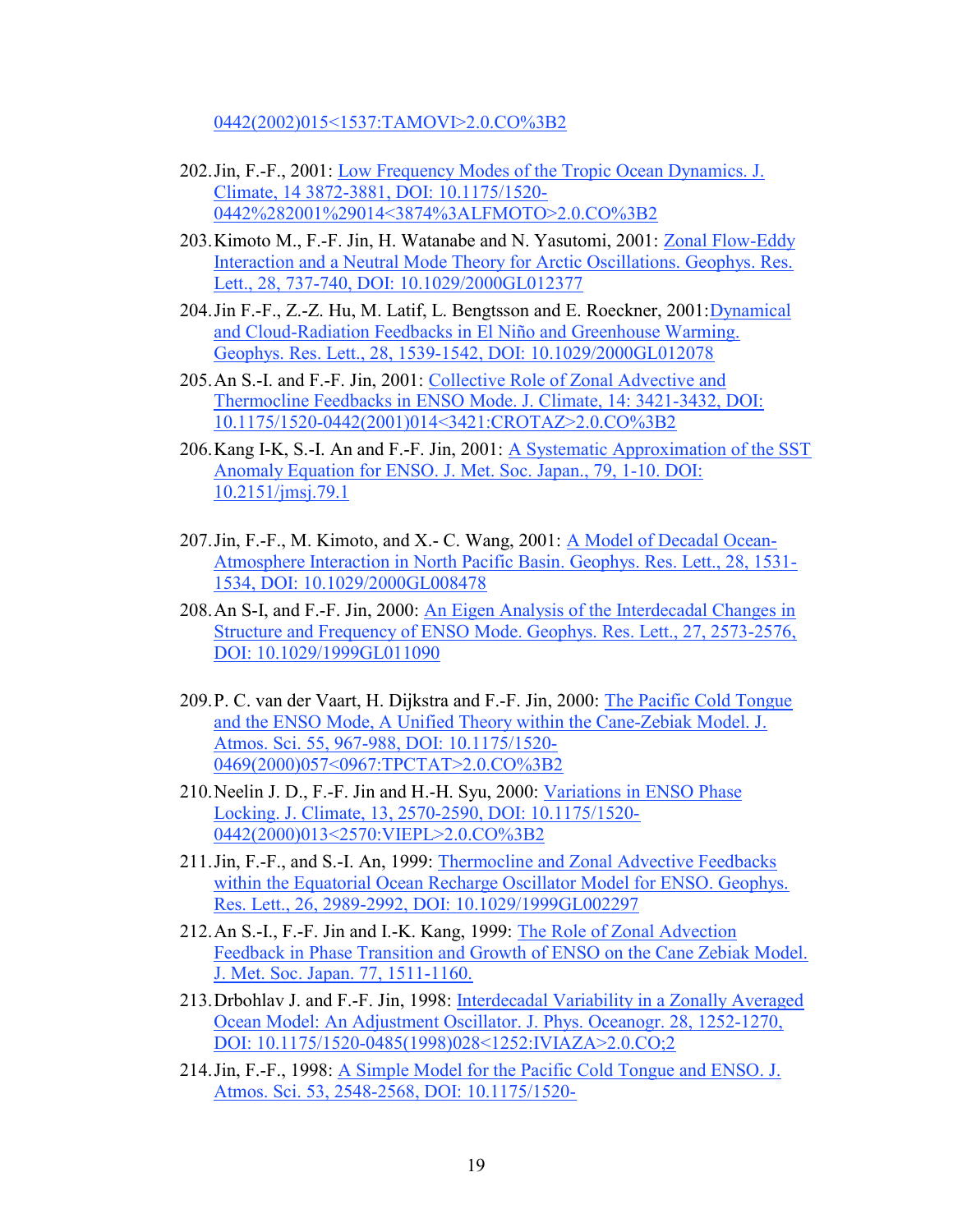0469(1998)055<2458:ASMFTP>2.0.CO%3B2

- 215.Neelin, J. D., D. S. Battisti, A. C. Hirst, F.-F. Jin, Y. Wakata, T. Yamagata, S. Zebiak, 1998: ENSO theory. J. Geophys. Res. 103(C7), 14261–14290, DOI: 10.1029/97JC03424
- 216.Qiu B. and F.-F. Jin, 1997: Antarctic Circumpolar Waves: An Indication of Ocean-Atmosphere Coupling in the Extratropics. Geophys. Res. Lett., 24, 2585-2588, DOI: 10.1029/97GL02694
- 217. Jin, F.-F., 1997: A Theory of Interdecadal Climate Variability of the North Pacific Ocean-Atmosphere System. J. Climate. 10, 1821-1834, DOI: 10.1175/1520-0442(1997)010<1821:ATOICV>2.0.CO;2
- 218.Jin, F.-F., 1997: An Equatorial Ocean Recharge Paradigm for ENSO. Part I: Conceptual Model. J. Atmos. Sci. 54, 811-829, DOI: 10.1175/1520- 0469(1997)054<0811%3AAEORPF>2.0.CO%3B2
- 219.Jin, F.-F., 1997: An Equatorial Ocean Recharge Paradigm for ENSO. Part II: A Stripped-down Coupled Model. J. Atmos. Sci. 54, 830-847, DOI: 10.1175/1520-0469(1997)054<0830:AEORPF>2.0.CO%3B2
- 220.Jin, F.-F., 1996: Tropical Ocean-Atmosphere Interaction, the Pacific Cold Tongue, and the El Niño Southern Oscillation. Science, 274, 76-78.
- 221.Jin, F.-F., J. D. Neelin and M. Ghil, 1996: The Interaction of ENSO and The Annual Cycle: Subharmonic Frequency-locking and ENSO Aperiodicity Physica D, 98 442-465.
- 222.Jin, F.-F., and B. J. Hoskins, 1995: Global Response to Tropical Heating in a Baroclinic Atmosphere with Realistic Basic Flow. J. Atmos. Sci. 52, 308-319.
- 223.Strong, C. M., F.-F. Jin and M. Ghil, 1995: Intraseasonal Oscillation in a Barotropic Model with Annual Cycle, and Their Predictability. J. Atmos. Sci. 52, 2627-2642, DOI: 10.1175/1520- 0469(1995)052<2627:IOIABM>2.0.CO%3B2
- 224.Jiang, S., F.-F. Jin and M. Ghil, 1995: Low-frequency Fluctuations of Western Boundary Currents in a Wind-driven Double-gyre Shallow Water Model. J. Phys. Oceanogr, 25, 764-785.
- 225.Jin, F.-F., J. D. Neelin and M. Ghil, 1994: El Niño on the Devil's Staircase: Annual and Subharmonic Steps to Chaos, Science, 264, 70-72, DOI: 10.1126/science.264.5155.70
- 226.Neelin, J. D., M. Latif and F.-F. Jin, 1994: Dynamics of Coupled Ocean-Atmosphere Models: The Tropical Problem, Annual Review of Fluid Mechanics. 26, 617-659, DOI: 10.1146/annurev.fl.26.010194.003153
- 227.Jin, F.-F., and J. D. Neelin, 1993b: Modes of Interannual Tropical Ocean-Atmosphere Interaction - a Unified View. Part III: Analytical Results in Fully Coupled Cases. J. Atmos. Sci. 50, 3523-3540, DOI: 10.1175/1520- 0469(1993)050<3523:MOITOI>2.0.CO;2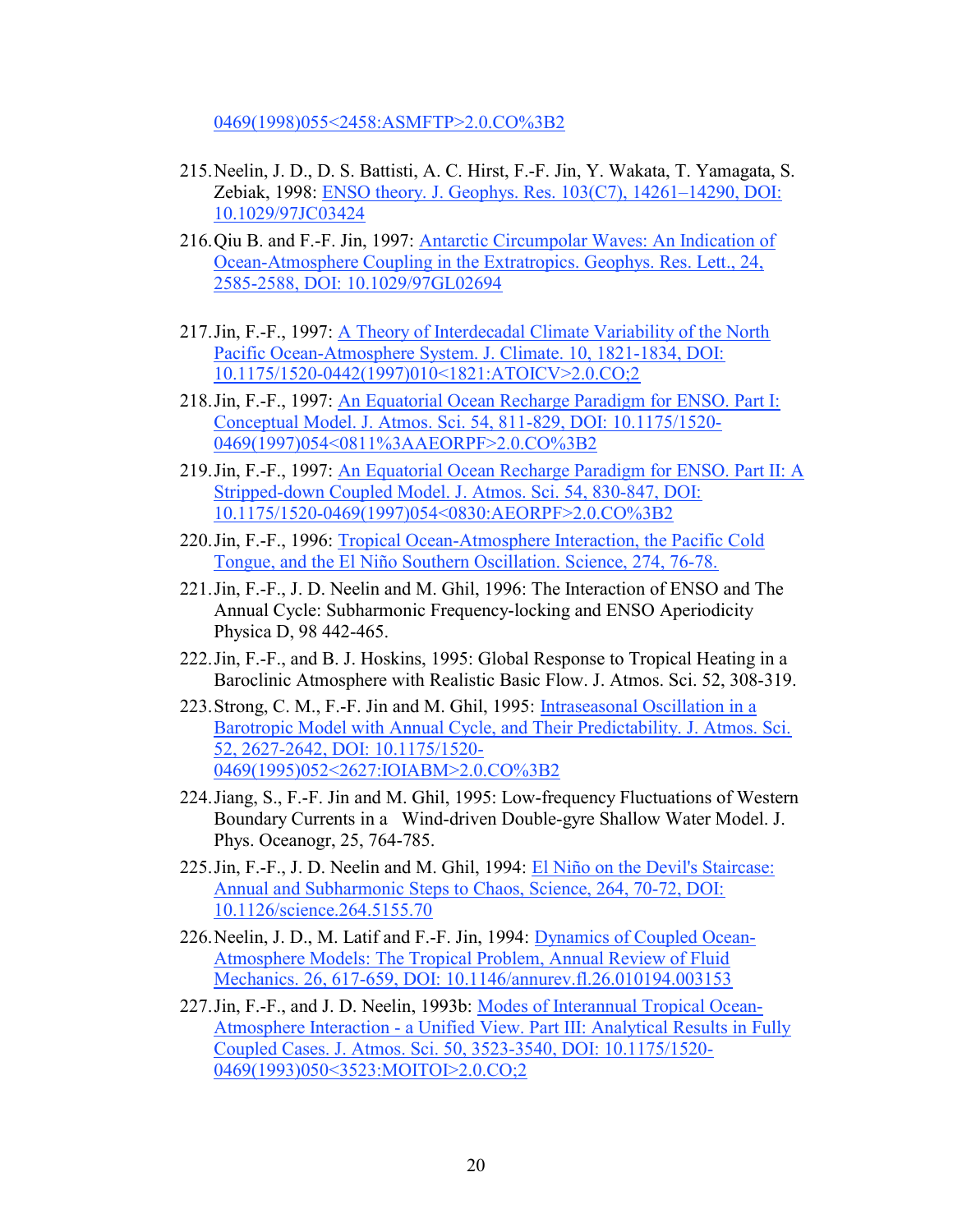- 228.Neelin, J. D., and F.-F. Jin, 1993: Modes of Interannual Tropical Ocean-Atmosphere Interaction - a Unified View. Part II: Analytical Results in Weakly-Coupled Cases. J. Atmos. Sci. 50, 3504-3522, DOI: 10.1175/1520- 0469(1993)050<3504:MOITOI>2.0.CO%3B2
- 229.Jin, F.-F., and J. D. Neelin, 1993a: Modes of Interannual Tropical Ocean-Atmosphere Interaction - a Unified View. Part I: Numerical results. J. Atmos. Sci. 50. 3477-3503, DOI: 10.1175/1520- 0469(1993)050<3477%3AMOITOI>2.0.CO%3B2
- 230.Hao, Z., J. D. Neelin and F.-F. Jin, 1993: Nonlinear Tropical Air-Sea Interaction in the Fast Wave Limit. J. Climate. 6, 1523-1544, DOI: 10.1175/1520-0442(1993)006<1523:NTAIIT>2.0.CO%3B2
- 231.Strong, C. M., F.-F. Jin and M. Ghil, 1993: Modeling the Seasonal Dependence of the Northern Hemisphere 40-day Oscillation. J. Atmos. Sci. 50,2965-2986.
- 232.Neelin, J. D., Z., Hao and F.-F. Jin, 1992: Reply to "On the fast-wave limit and interannual oscillation" by M. Cane, J. Atmos. Sci., 49, 1950-1953, DOI: 10.1175/1520-0469(1992)049<1950:R>2.0.CO%3B2
- 233.Hoskins, B. J., and F.-F. Jin, 1991: Initial Value Problem for Tropical Perturbations to a Baroclinic Atmosphere, Quart. J. Roy. Met. Soc., 117, 299- 317, DOI: 10.1002/qj.49711749803
- 234.Jin, F.-F., and M. Ghil, 1990: Intraseasonal Oscillations in the Extratropics, Hopf Bifurcation and Topographic Instability, J. Atmos. Sci., 47, 3007-3022, DOI: 10.1175/1520-0469(1990)047<3007:IOITEH>2.0.CO%3B2
- 235.Hsu, H.-H., B. J. Hoskins, and F.-F. Jin, 1990: The 1985-1986 Intraseasonal Oscillation and the Role of the Extratropics, J. Atmos. Sci., 47, 823-839, DOI: 10.1175/1520-0469(1990)047<0823:TIOATR>2.0.CO%3B2

#### Publications in Referred Chinese Journals

- 1.Jin, F.-F., and B-Z Zhu, 1989: The Multiple Equilibria in the Coupled Atmosphere-Ocean System, Science in China (B), 361-370.
- 2.Jin, F.-F., and B-Z Zhu, 1988: Nonlinear Oscillation of Air-Sea Coupling and Annual Cycle of Atmospheric Circulation, Sci. Atmos.. Sinica, 346-356.
- 3.Jin, F.-F., and B-Z Zhu, 1988: Discontinuous Oscillation of Wave Amplitude and Index Cycle, Acta Meteor. Sinica, 38-46.
- 4.Jin, F.-F., and B-Z Zhu, 1988: Interaction between Free Wave, Forced Wave and Zonal Flow, Part II: Vacillation, Scientia Sinica (B), XXXI.
- 5.Jin, F.-F., and B-Z Zhu, 1988: Interaction between Free Wave, Forced Wave and Zonal Flow, Part I: Equilibrium, Scientia Sinica (B), XXXI, 469-480.
- 6.Jin, F.-F., and B-Z Zhu, 1987: Periodic and Aperiodic Solutions of Wave Amplitude Forced by Periodic Heating, Part II: System with Dissipation, Scientia Sinica (B), XXX, 96-104.